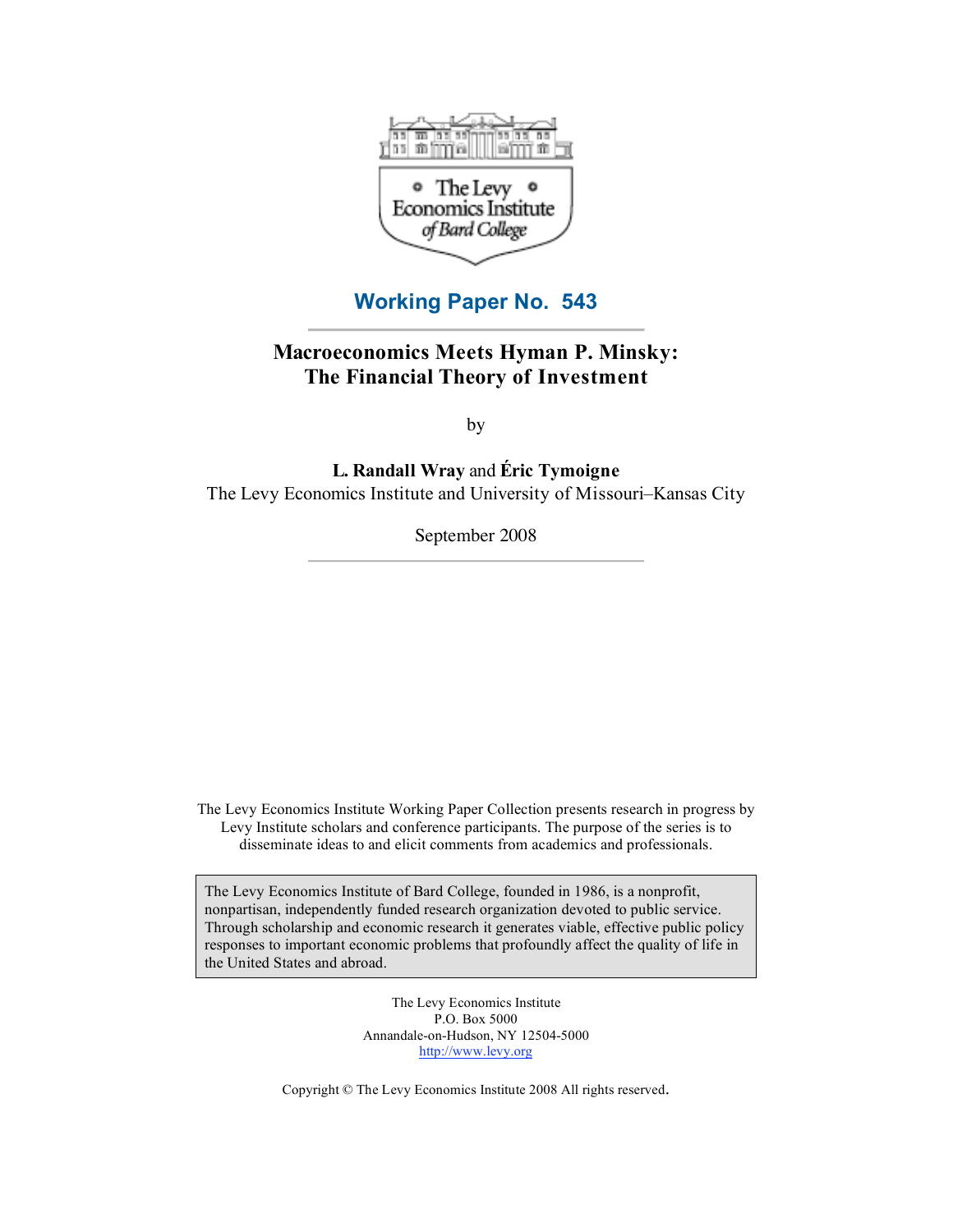### **ABSTRACT**

In this paper we present a theory of the financing of investment in a modern capitalist economy, following the approach developed by Hyman P. Minsky. We argue that the current financial crisis that began with the collapse of the subprime mortgage market in the United States in 2007 provides a compelling reason to show how his approach offers us a grounding in the workings of financial capitalism. Even if the spreading global financial crisis is successfully contained this time around, it is likely that analyses will incorporate a substantial dose of Minsky's ideas for many years to come. What we present is an alternative to the standard approach that was developed beginning in the early 1970s, based on the "efficient markets hypothesis" that relegates money and finance to the sidelines. Minsky vehemently denied the relevance of such a theory, at least for a modern capitalist economy with complex, expensive, and long-lived capital assets. In our kind of economy, the method used to finance positions in assets is of critical importance, both for theory and for real-world outcomes. In the first section we present the investment theory of the business cycle developed by John Maynard Keynes, and then examine Minsky's extension that added a financial theory of investment. This allowed Minsky to analyze the evolution, over time, of the modern capitalist economy toward fragility—what is well known as Minsky's financial instability hypothesis. In the subsequent section, we update Minsky's approach to finance with a more detailed examination of asset pricing and of the evolution of the banking sector. In the final section we briefly review the insights that such an approach can provide for analysis of the current global financial crisis.

**Keywords:** Hyman P. Minsky; John Maynard Keynes; financial instability hypothesis; debt deflation; investment finance; asset prices

**JEL Classifications:** E12, E22, E32, E44, G11, G12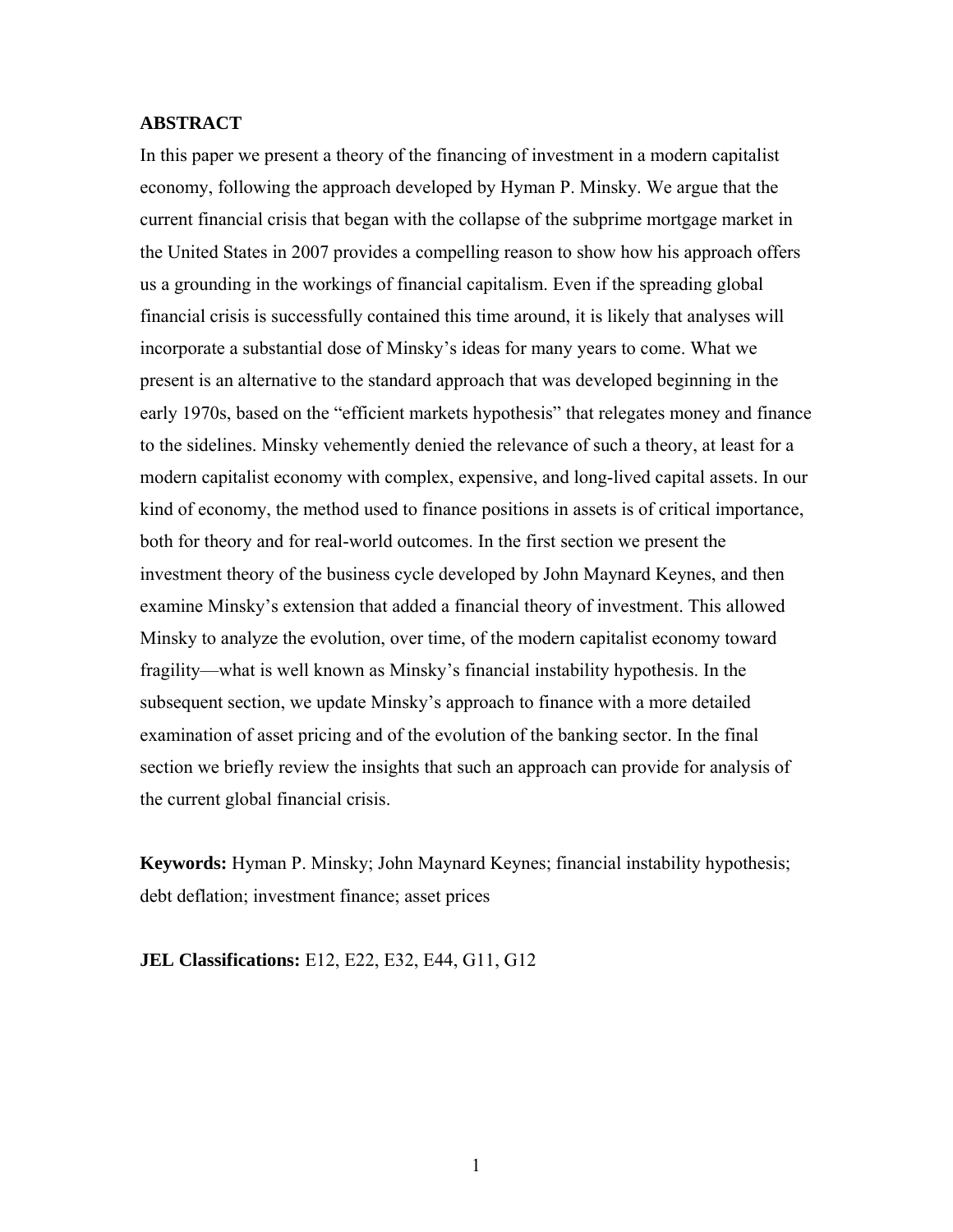### **INTRODUCTION**

In this paper we will present a theory of the financing of investment in a modern capitalist economy. Our exposition will closely follow the approach developed by Hyman Minsky, arguably the most important contributor to our understanding of this topic. While Minsky began his research in the 1950s and continued to refine his theory until his death in 1996, his approach has been largely ignored by the mainstream of the profession, even though the inclusion of some of his ideas in models similar to the New Consensus provides relevant insights (Lavoie 2008; Weise and Barbera 2008). This does not mean that his work was unknown, as it was long embraced by Post Keynesian economists and by Wall Street practitioners who recognized the real-world relevance of Minsky's arguments. Indeed, a few conventional economists—including some Nobel laureates (some of whom were personal friends of Minsky)—were influenced by his ideas. Still, as we prepare this paper, there is little doubt that interest in his theory is at an all-time peak (e.g., McCulley 2007; Chancellor 2007; Lahart 2007). Indeed, the current financial crisis that began with a collapse of the subprime mortgage market in the United States in 2007 provides a compelling reason to show how his approach provides us with a grounding in the workings of financial capitalism. Even if the spreading global financial crisis is successfully contained this time around, it is likely that analyses will incorporate a substantial dose of Minsky's ideas for many years to come.

 It should be noted that what we present here is an alternative to the standard approach that was developed from the early 1970s, based on the "efficient markets hypothesis." We will not develop a detailed treatment of that theory here. Like all approaches derived from the old neoclassical theory, it relegates money and finance to the sidelines. As basic macroeconomics presented in the mainstream principles textbooks teaches, neoclassical theory presumes "money neutrality"—the notion that at least in the long run, money only determines nominal prices. Various devices have been posited to allow money to have short-run "real" effects on relative prices, real output, levels of employment, or the composition of output. However, the market is continually striving to eliminate these non-neutralities as it seeks market clearing equilibria consistent with tastes and technologies. The primary barrier preventing market clearing is, of course, the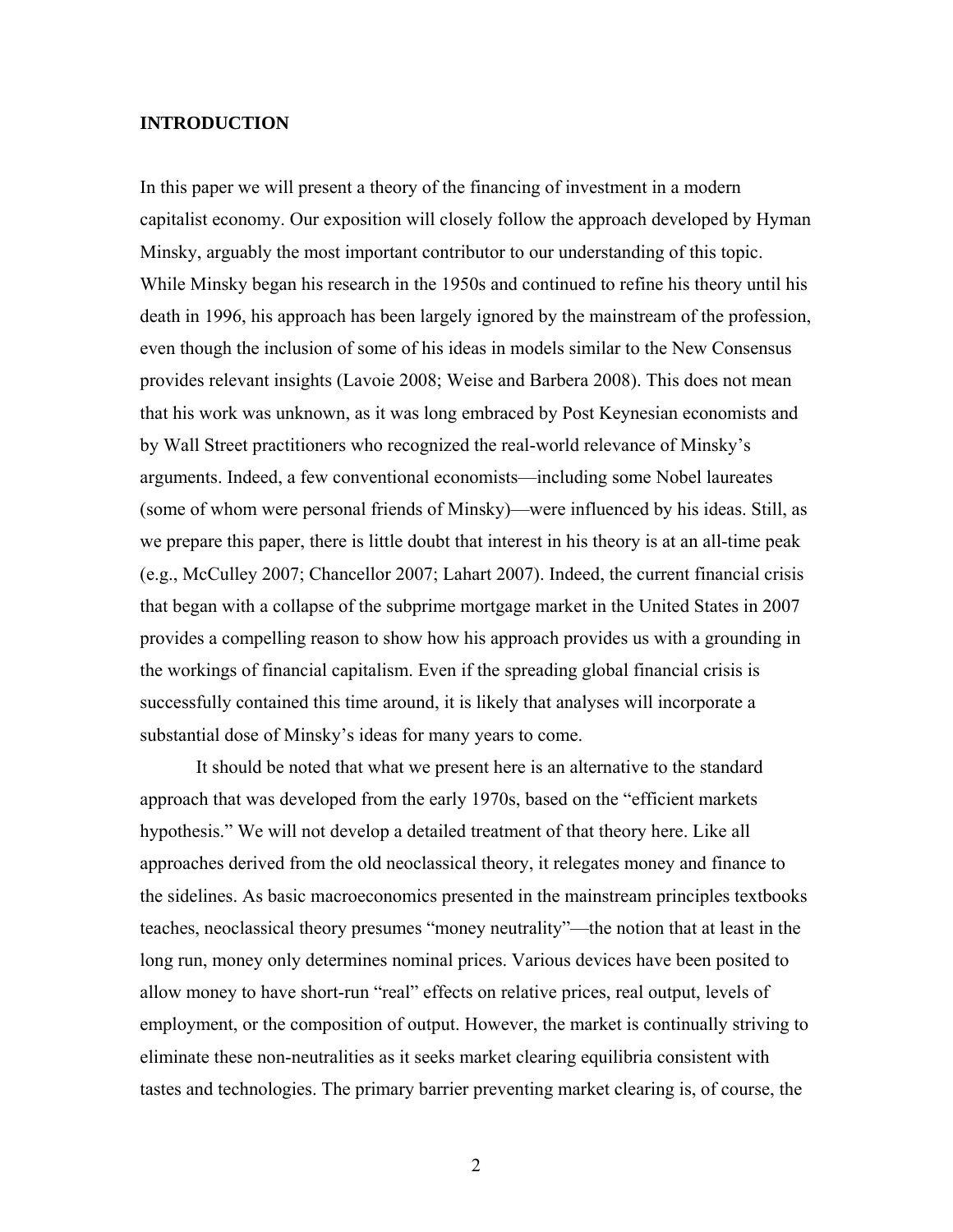government. The efficient markets hypothesis extends the analysis to alternative methods of financing activity. Whereas Milton Friedman had famously argued that good neoclassical analysis might as well assume that money is dropped from helicopters, orthodox finance theory tried to show that shedding that assumption would make little difference. Whether productive activity is financed by retained earnings, debt, or equity would, on the basis of "rigorous" assumptions, be irrelevant for "real" outcomes. As one orthodox (New Keynesian) economist puts it: "prior to the introduction of informational asymmetries, the framework resembles a simple real business cycle model; financial structure is irrelevant" (Gertler 1988: 581).

 Minsky vehemently denied the relevance of such theory, at least for the modern capitalist economy with complex, expensive, and long-lived capital assets. In our kind of economy, money can never be neutral—not in the short run nor even in the long run. The method used to finance positions in assets is of critical importance both for theory, as well as for real world outcomes. In particular, use of debt sets up a stream of obligations that must be fulfilled to maintain solvency. The problem is that at the time these commitments are made, neither party to the agreement can be sure that the contract for future payment will be fulfilled. Further, failure by one party to meet contractual payments can cause financial distress for the party expecting to receive payment. For this reason, one default can generate a snowball of defaults, as creditors holding bad debts fail to make good on their own debts. As defaults spread, the value of financial assets falls since every financial asset represents a claim on an income stream or on cash expected from the sale of an underlying asset. As such, the value of each financial asset depends on the expected payments, which, if not forthcoming, causes asset values to fall.

 Thus, if an unconstrained snowball of defaults affects asset prices generally, what Irving Fisher called a "debt deflation" can take hold. Both Fisher and Minsky believed that such a process occurred during the 1930s, and that this is what made the Great Depression so severe. It must be emphasized that mainstream theory rules out of existence such processes and argues in any case that deflation helps the economy by increasing real balances (and Friedman [1969] went as far as to argue that permanent deflation should be sought by central banks). As Goodhart and Tsomocos (2007) argue, "rigorous" mainstream theory assumes that defaults never occur, meaning that deflation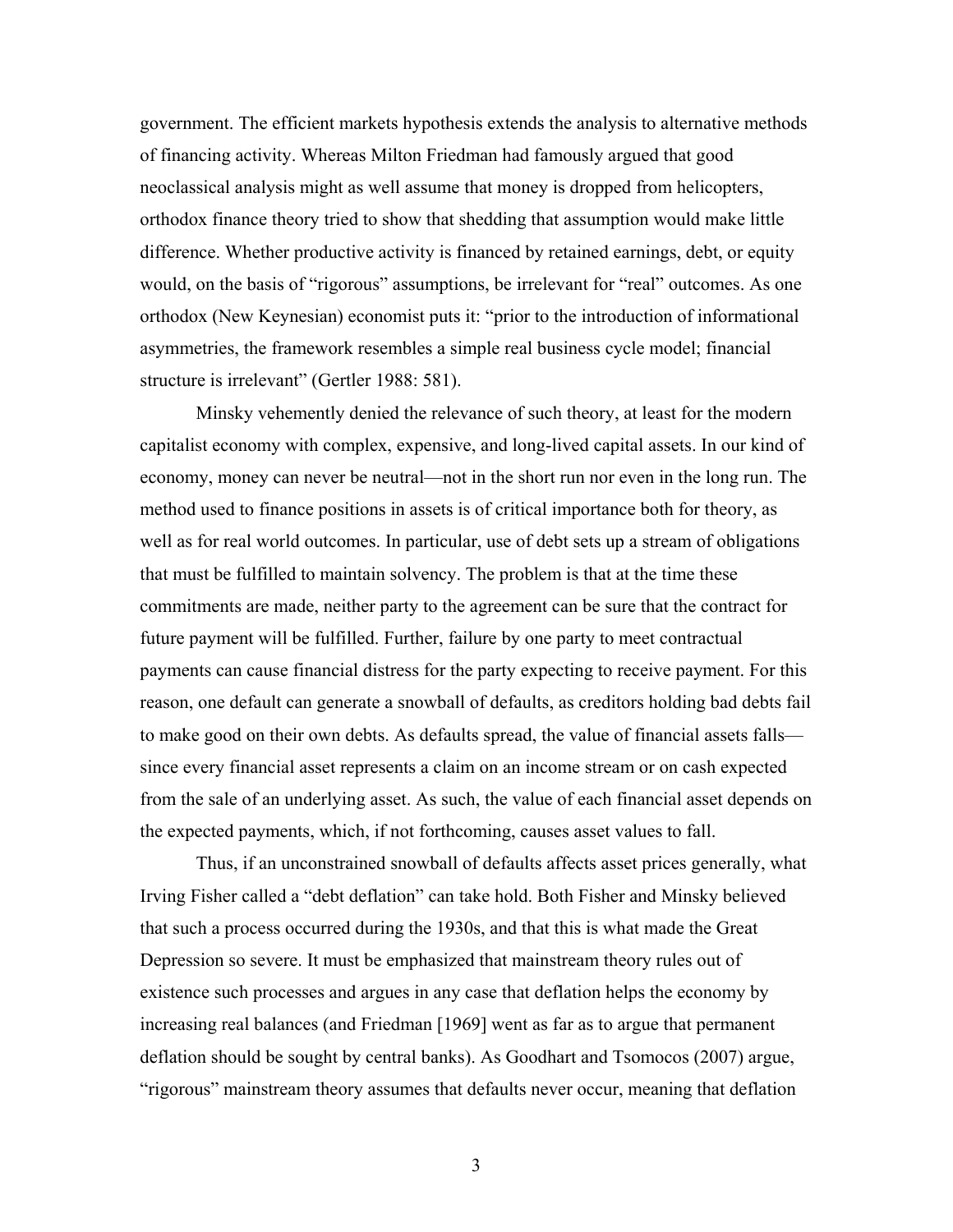cannot generate a financial crisis when debtors find the real burden of debt rising because nominal prices and incomes are falling. However, Minsky and Fisher argued this is precisely what made the Great Depression so bad. By ignoring default, mainstream economists such as Friedman can claim that financial crises are solely due to policy mistakes, not to any fundamental forces operating in modern economies. For this reason, Minsky argued that mainstream theory is irrelevant and even dangerous if it is applied to the world in which we actually live.

 In the next section we present the investment theory of the business cycle developed by J.M. Keynes, and then examine Minsky's extension of that theory, which added a financial theory of investment. This allowed Minsky to analyze the evolution of the modern capitalist economy over time. Indeed, the financial theory of investment plays a crucial role in Minsky's hypothesis that financially complex economies tend toward fragility—what is well-known as Minsky's financial instability hypothesis. In the subsequent section, we update Minsky's approach to finance with a more detailed examination of asset pricing and of the evolution of the banking sector. In the final section we briefly review the insights that such an approach can provide for analysis of the current global financial crisis.

# **THE INVESTMENT THEORY OF THE CYCLE AND MINSKY'S FINANCIAL THEORY OF INVESTMENT**

Keynes's *General Theory* gave a central role to the investment decision in the determination of the aggregate level of effective demand, which, in turn, is the primary factor generating the equilibrium level of employment and output. As the undergraduate textbooks put it, investment is the *driving* variable that operates through a *multiplier* to establish total income. The size of the multiplier is rather mechanically calculated as the inverse of the marginal propensity to save, although more complicated expositions can take account of leakages to imports and taxes.<sup>1</sup> Hence, an increase of investment causes income and, thus, consumption to rise until saving rises to equality with the new level of

<sup>&</sup>lt;sup>1</sup> More formally,  $\Delta Y/\Delta I = 1/(1 - b(1 - t) + j)$  with *Y* the level of national income, *I* the level of aggregate investment, *b* the marginal propensity to consume, *t* the income tax rate, and *j* the marginal propensity to import.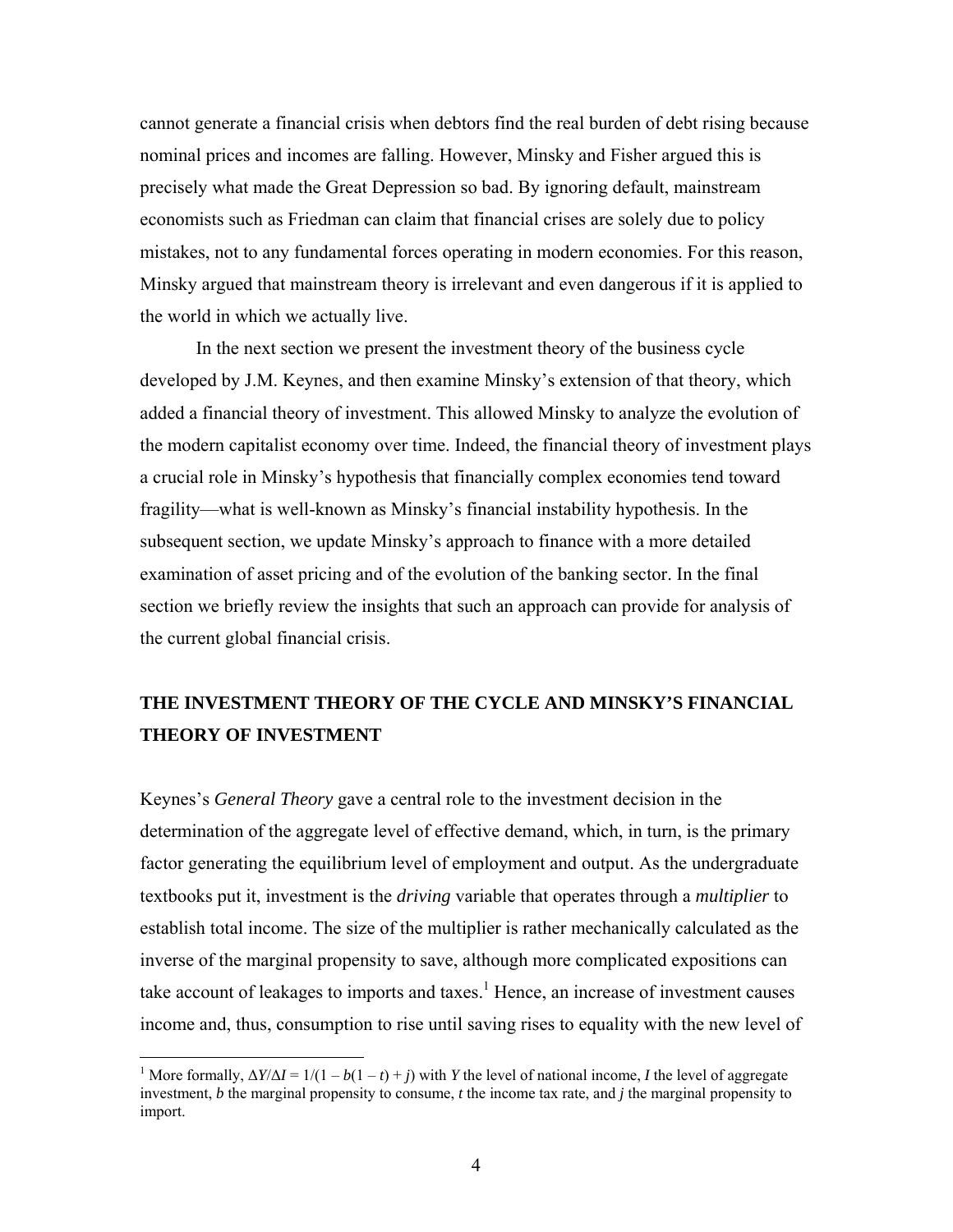investment. The level of investment is a function of the marginal efficiency of capital (essentially the discounted future profits) weighed against the market interest rate, which equilibrates the supply of and demand for money. When the marginal efficiency of capital is above "the" market interest rate, investment is undertaken, raising income, output, and employment through the spending multiplier. This proceeds until the marginal efficiency of capital falls, the interest rate rises, or some combination of the two eliminates the gap. As soon as the marginal efficiency of capital equals the interest rate, there is no advantage to investing so the economy returns to equilibrium.

 While such an exposition *can* be found in Keynes's book, this caricature does not come close to capturing Keynes's theory of investment. To really understand Keynes's theory, one must turn to chapter 17 of the *General Theory*—a rather complex exposition that is normally avoided by all but the most serious of his followers. In that chapter, the investment decision is incorporated within his liquidity preference theory of asset prices, or, to put it another way, his theory of "own rates." He argued that "for every durable commodity we have a rate of interest in terms of itself—a wheat-rate of interest, a copper-rate of interest, a house-rate of interest, even a steel-plant-rate of interest" (Keynes 2007: 222–223). Each of these own rates can be stated in terms of money, which typically carries the "greatest of the own-rates, hence, 'rules the roost' because money has special, peculiar properties"<sup>2</sup> (Keynes 2007: 223; see also Kregel [1997]). The expected return on holding any asset measured in monetary terms is  $q-c+l+a$ , where *q* is the asset's expected yield, *c* is carrying costs, *l* is liquidity, and *a* is expected price appreciation (or depreciation). The total return is used to calculate a marginal efficiency for each asset, including money. The composition of returns varies by asset, with most of the return to illiquid assets (such as capital) consisting of *q-c*, while most of the return to holding liquid assets consists of the (subjectively evaluated) *l*. Finally, changing

<sup>&</sup>lt;sup>2</sup> According to Keynes, money has three special properties. It has a near zero elasticity of substitution, which means that when the demand for money rises, there is little substitution into alternative assets. It also has a near zero elasticity of production, which means that when the demand for money rises, labor does not get diverted to its production (since labor is not required to produce money because it is neither mined like a metal nor grown like a crop). Finally, the carrying cost of money is negligible—money doesn't spoil (like food), doesn't depreciate with use (like a machine), and doesn't entail huge storage costs (most money today takes the form of electrical charges on computer tapes, but even paper money is relatively cheap to store). For these reasons, an increased demand for money can become a "bottomless sink" of purchasing power.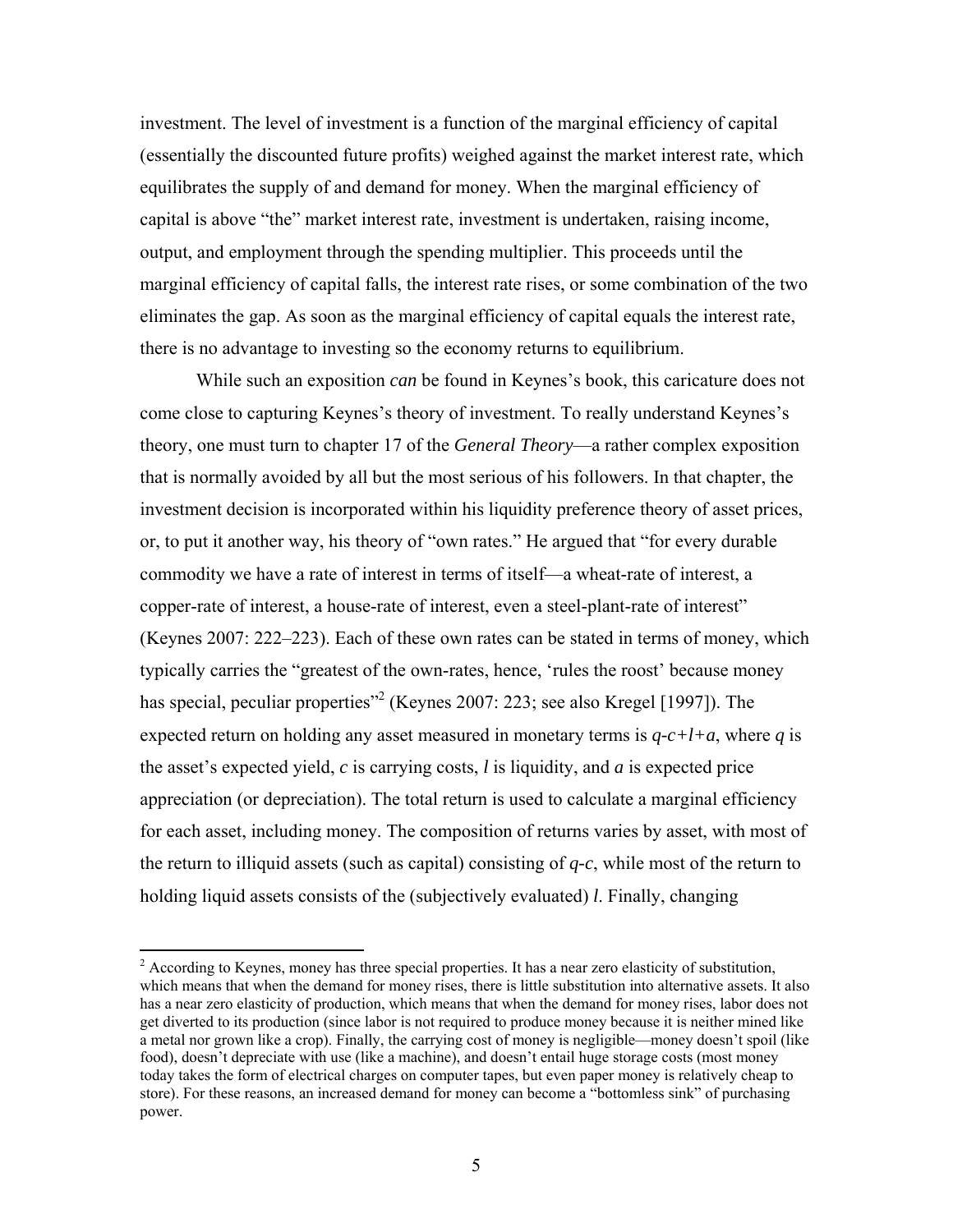expectations differentially impact marginal efficiencies of different kinds of assets, depending on the composition of the returns. Increased confidence about future economic performance will raise the *q*s on capital assets while lowering the subjective values assigned to liquid positions (hence, the *l* falls), so the marginal efficiency of capital rises relative to that of assets that get much of their return from *l*. In that case, capital assets will be produced (investment rises, inducing the "multiplier" impact) and the full range of asset prices adjusts. Thus, expectations about the future go into determining the equilibrium level of output and employment.

 For example, if entrepreneurs expect that future demand for widgets will be higher, they might expect more profits in that line of business. This raises the marginal efficiency of widget-making machines and, if this exceeds the expected returns on all other assets that can be held, they will want to order the production of widget-making machines today. Production of the widget-making machines will provide wages to workers and revenues to those firms when the machines are sold. Workers in turn will spend their incomes, inducing a "multiplier" impact on aggregate demand, leading to more employment. Some of the extra income generated will be spent on widgets, validating the expectations that led to the production of the widget-making machines. Of course, there will also be increased consumption of other kinds of output that could raise profit expectations in other lines of business, inducing even more investment in other types of machines. Logically, investment, employment, output, and consumption can continue to grow through this process until there is no marginal efficiency of any type of machine that exceeds the expected return on liquid, financial assets. Finally, we can see that the whole process of growth can be reversed if the expected returns of capital assets (the *q* less the *c* plus any *a,* as discussed above) fall *or* if the expected return to liquid assets (the *l* described above) rises.

 Thus, we can see that Keynes's liquidity preference theory of asset prices is inextricably linked to the theory of the multiplier and, thus, the theory of effective demand. Only if the marginal efficiency of *some* asset that can be produced using labor (plant, capital equipment, commercial and residential buildings, private infrastructure)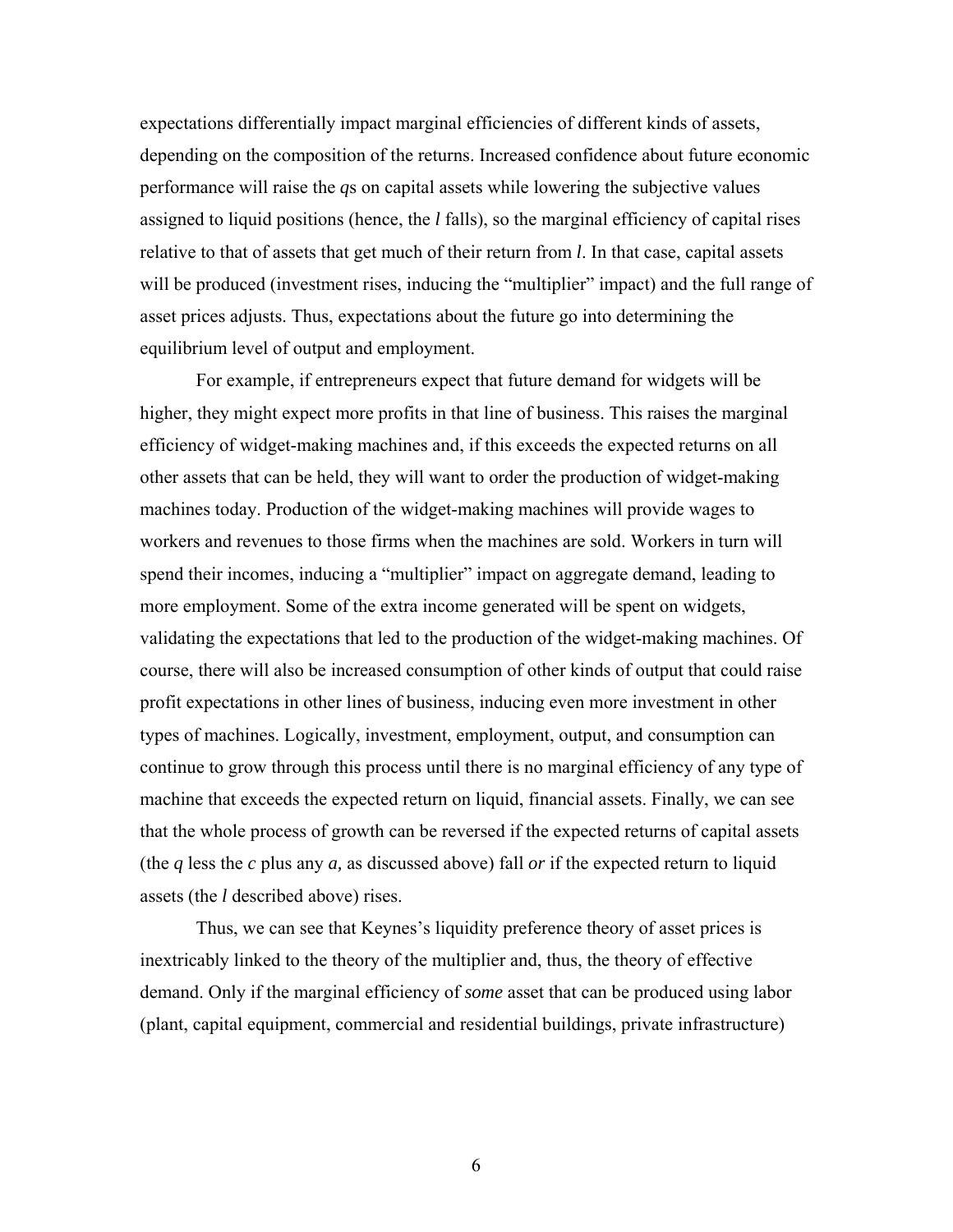exceeds the marginal efficiency on money will investment take place.<sup>3</sup> This then raises effective demand through the multiplier. The new equilibrium level of effective demand (and, hence, of employment, income, and output) will be reached when all own rates are equal to the standard set by money's return.<sup>4</sup>

 Minsky believed that Keynes's investment theory of the cycle is incomplete because it does not really analyze *how* investment is financed when the marginal efficiency of some capital asset exceeds the marginal efficiency of money. There seems to be an implicit assumption in the *General Theory* that the investment project *will* get funded. While Keynes did deal with this in a bit more detail in several publications after 1936, most of his effort went toward explaining why saving cannot be a source of finance. Hence, Minsky's most important contribution was to add the "financial theory of investment" to Keynes's "investment theory of the cycle." Figure 1 provides a graphical illustration of Minsky's theory. The two key building blocks are the "two-price system" and the "lender's and borrower's risk." Following Keynes, Minsky distinguished between a price system for current output and one for asset prices. Current output prices can be taken as determined by "cost plus mark-up," set at a level that will generate profits so long as the administered price can be maintained with adequate sales. Current output covers consumer goods and services, investment goods and services, exports, and even goods and services purchased by government.

<sup>&</sup>lt;sup>3</sup> Orthodox interpretations of Keynes present this very simplistically as a relation between "the" interest rate and the marginal efficiency of capital. In his chapter 17, Keynes insisted that there are as many "own rates of interest" as there are assets. Hence, the comparison is not simply between one return to capital and one interest rate, but rather across a whole spectrum of expected returns on assets, with different components  $(q-c+l+a)$  making up the returns.

<sup>&</sup>lt;sup>4</sup> We want to emphasize here that Keynes's notion of equilibrium is not the same as that used in orthodox analysis. For Keynes, equilibrium implies a "state of rest" in which there is no further inducement to change one's behavior (in this case, a position in which firms are satisfied with the level of investment and of employment and production); it does not imply that all markets have cleared. Most importantly, Keynes's notion of equilibrium does not imply full employment of labor resources, which is the key implication of the orthodox identification of equilibrium as simultaneous clearing of all markets since involuntary unemployment is ruled out by assumption. Note also that for Keynes, equilibrium is a device used to analyze the forces that determine the aggregate levels of income, employment, and output, as well as the prices of assets. There is no expectation that we will ever observe a "state of rest" in the real world. This is why Keynes's chapter 12, which is chock full of colorful analogies—such as "whirlwinds of speculation"—is so important. Expectations play a critical role in determining asset prices (thus, also in determining effective demand) and these are liable to disappointment and to fluctuation. Thus, even if we ever achieved a position in which every member of the economy were satisfied with her portfolio of assets, it would be a fleeting instant. Attempts to adjust portfolios cause asset prices to change, which generates shifts of spending and employment from one sector to another, and also affects the total levels of spending and employment (Kregel 1976, 1986).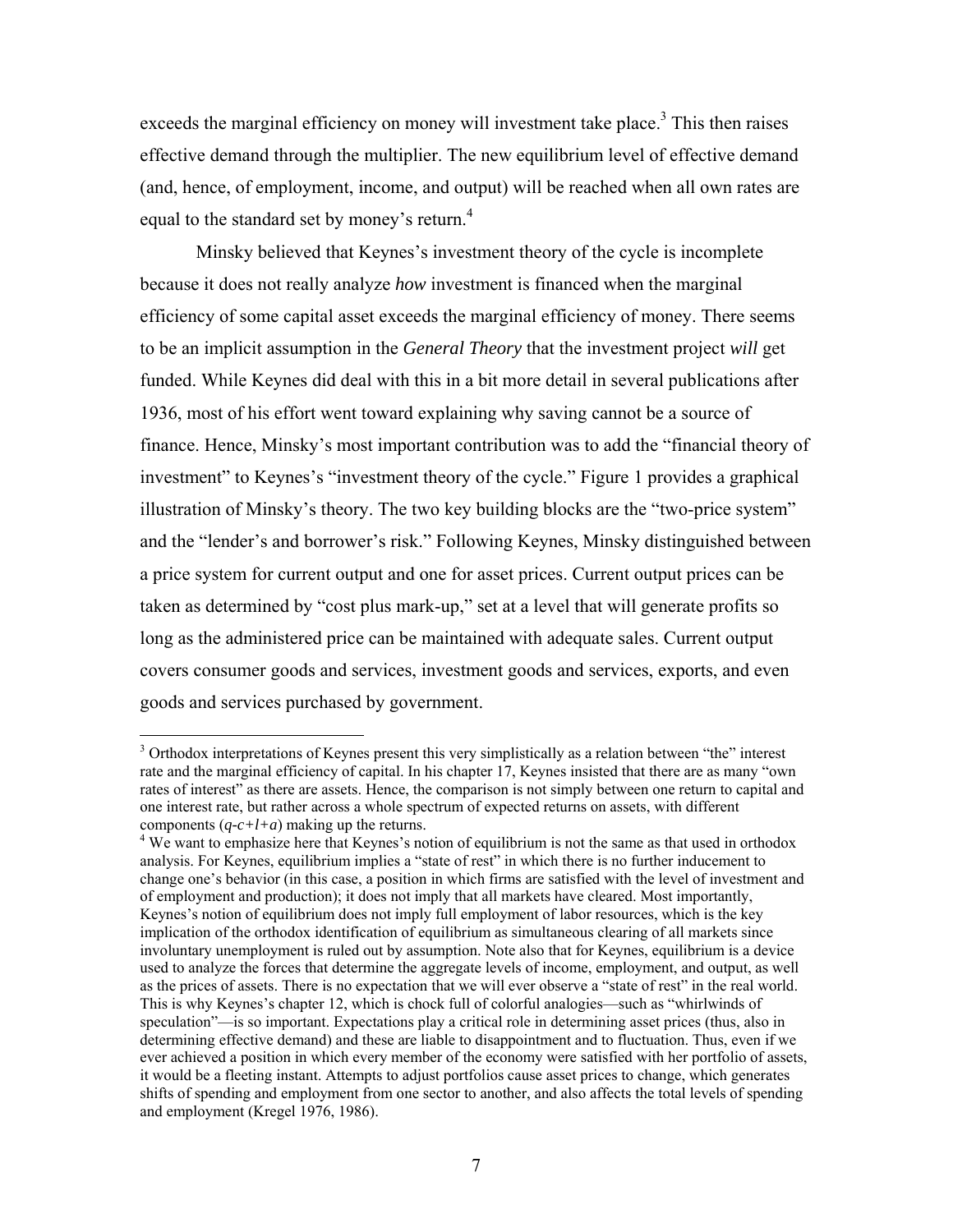#### **Figure 1. Determination of the Level of Investment**



 In the case of investment goods, the current output price is effectively a supply price of capital—the price just sufficient to induce a supplier to provide new capital assets  $(P_l)$ . However, this simplified analysis can be applied only to purchases of capital that can be financed out of internal funds (such as sales revenue from on-going operations). If external (borrowed) funds are needed, then the supply price of capital also includes explicit finance costs—most importantly the interest rate, but also all other fees and costs—that is, total supply price  $(P<sub>Is</sub>$  in Figure 1) rises above the price administered by suppliers  $(P_I)$  due to "lender's risk" that is covered by the finance costs of borrowed funds. In Figure 1, this is represented by an upward slope in the  $P_I$ -curve once investment is expected to require external funds. The quantity of investment goods that is expected to be purchased by using expected internal funds is given by the distance from the origin to  $O_{IF}$ , while the external funds are equal to the distance from  $O_{IF}$  to  $O_{Id}$ .

 There is a second price system for assets that can be held through time. Assets include capital assets, financial assets, and money—essentially anything that can be held through time as a store of nominal wealth. Except for money (the most liquid asset), these assets are expected to generate a stream of income and possibly capital gains.<sup>5</sup> Here, Minsky follows Keynes's treatment in chapter 17 described above. The important point is

 $<sup>5</sup>$  Currency does not pay interest, so it does not generate any  $q$ . Other forms of money, including bank</sup> demand deposits, might pay a small interest rate (hence, *q* is above zero); what is important is that liquid assets, such as money of all types, are expected to pay lower yields than more illiquid assets, such as corporate bonds or capital assets. Hence, where exactly we draw the dividing line between "money" and other types of assets is not important for this analysis. We can think of a spectrum of liquidity, with currency at one end and factories with machinery at the other end.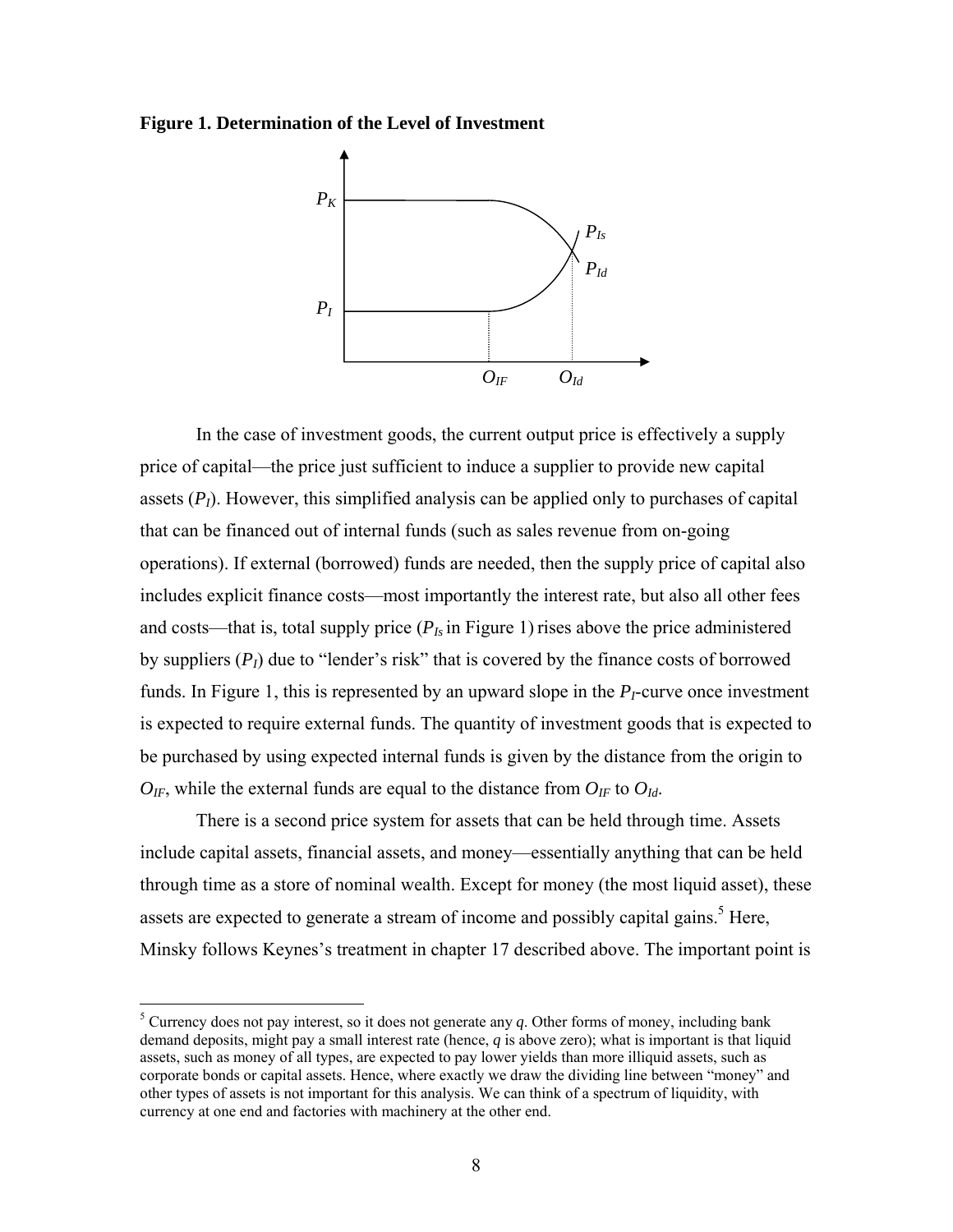that the prospective income stream cannot be known with certainty, thus it depends on subjective expectations. By taking the price of old capital assets  $(P_K)$  as a point of reference, we obtain a demand price for new capital assets  $(P_{Id})$  from this asset price system: how much would one pay for the asset, given expectations concerning the future net revenues that it can generate?

 Again, however, this is too simplistic because it ignores the financing arrangements. Minsky argued that the price one is willing to pay depends on the amount of external finance required—greater borrowing exposes the buyer to higher risk of insolvency. This is why "borrower's risk" must also be incorporated into demand prices. Unlike lender's risk, this "cost" is solely subjectively determined and is not written into any contracts. One can think of it as a "margin of safety": if one expects an asset to generate a stream of returns with a discounted value equal to \$1 million, one would not be willing to pay more than \$750,000 for the asset. The margin of safety provides a cushion (\$250,000 in this case) to ensure that debt contracts created to finance the position in the asset can be serviced even if revenues turn out to be less than expected. That way, one will avoid bankruptcy unless the margin of safety proves to be too small. Obviously, there is no hard and fast rule governing the appropriate margin of safety because the borrower's risk cannot be calculated precisely for a future that is yet to unfold.

The quantity of investment goods purchased  $(O_{Id})$  is determined where  $P_{Id} = P_{Is}$ , not when  $P_K = P_L^6$ . The latter case is the explanation of investment developed by Tobin (1969). Tobin's *q* is the ratio of the market value of existing capital assets ( $P_K$ ) to their replacement cost  $(P_I)$ . If  $q > 1$ , it is cheaper for companies to buy new capital assets, i.e., to invest rather than to buy existing capital assets (through mergers, acquisitions, or other means). If  $q < 1$ , investment declines as it is less costly to buy existing capital assets, so firms don't order new capital. However, Tobin's *q* assumes away the importance of uncertainty and funding structure for the determination of investment. Note that in Minsky's version, the demand price declines with level of investment demand, whereas the supply price increases with investment. This is due to Kalecki's principle of

 $\overline{a}$ 

<sup>&</sup>lt;sup>6</sup> Note that if these two curves are horizontal (no lender's or borrower's risk), then there is no intersection unless they lie on top of one another. For all other situations, investment would be either infinite or nonexistent.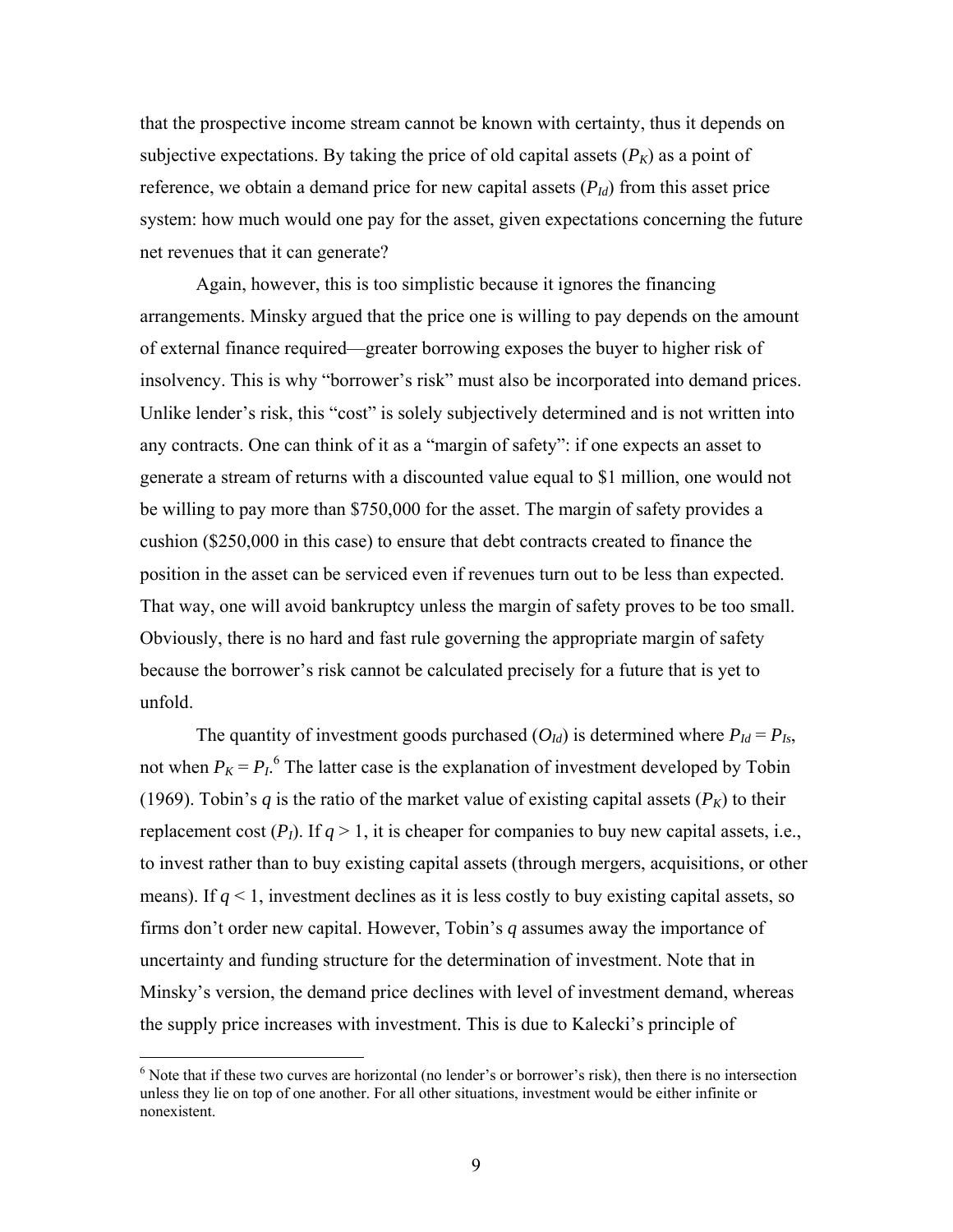increasing risk, which states that, given expected internal funds and given conventions about the appropriate leverage ratio, entrepreneurs and bankers assume that it is more and more risky to invest as the expected level of external funding increases. Thus, as the level of investment increases above  $O_{IF}$ , entrepreneurs become less willing to invest (the demand price declines as borrower's risk increases) and bankers become more and more stringent as external funding increases (the supply price increases as the lender's risk increases).

 Investment can proceed only if the demand price (adjusted for borrower's risk) exceeds the supply price (adjusted for lender's risk) of capital assets. Because these prices include margins of safety, they are affected by expectations concerning unknowable outcomes. In the beginning of a recovery from a severe recession, margins are large as expectations are pessimistic; over time, if an expansion generates returns that exceed the projections, then these margins prove to be larger than necessary. This leads to a reduction in the perceived borrower's risk and lender's risk, which generates flatter *PId* and *PIs* curves and so increases the demand for investment goods. This, in turn, means that, given the expected flow of internal funds, bankers and entrepreneurs expect and accept a higher proportion of external funding and greater investment. Thus, margins will be reduced to the degree that projects are generally successful.

 Minsky created a famous taxonomy of financing profiles undertaken by investing firms: hedge (prospective income flows are expected to cover interest and principle with a safe margin); speculative (near-term income flows will cover only interest, although it is expected that finance costs will fall, that income flows will rise, or that assets can be sold at a higher price later—in which case revenues will be sufficient to cover principle); and Ponzi (near-term receipts are insufficient to cover interest payments so that debt increases because the Ponzi unit borrows to cover interest payments). Over the course of an expansion, financial stances evolve from largely hedge to include ever rising proportions of speculative and even Ponzi positions. Some Ponzi positions are undertaken voluntarily (due, for example, to expectations that debt can be refinanced at much more favorable terms or that large capital gains can be realized from asset price appreciation), some are fraudulent (a "pyramid" scheme is an example, in which a crook dupes everlarger numbers of suckers to provide the funds to pay the earliest participants), and some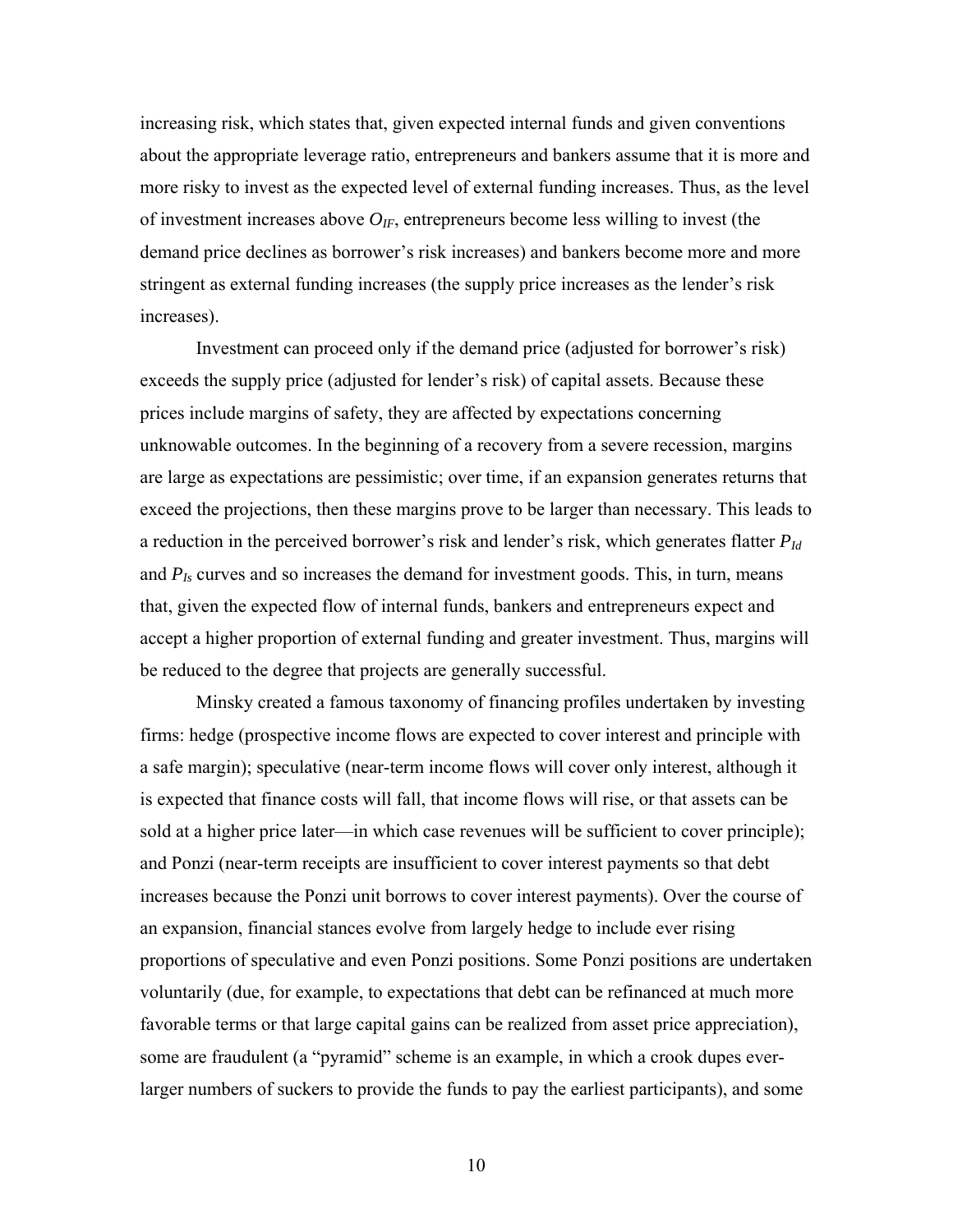result from disappointment (revenues are lower than expected or finance costs rise unexpectedly).

 Attempts to raise leverage and to move to more speculative positions can be frustrated at least temporarily: if results turn out to be more favorable than expected, an investor attempting to engage in speculative finance could remain hedge because incomes realized are greater than were anticipated. This is because as aggregate investment rises, it has a multiplier impact on effective demand that can raise sales beyond what had been expected. Later, Minsky explicitly incorporated the Kaleckian result that in the truncated model, aggregate profits equal investment plus the government's deficit.<sup>7</sup> Thus, in an investment boom, profits would be increasing along with investment, helping to validate expectations and encouraging even more investment. This added strength to his proposition that the fundamental instability in the capitalist economy is upward—toward a speculative frenzy (as investment generates profits), which breeds more investment.

 In addition, in the early 1960s, he had argued that impacts on private-sector balance sheets would depend on the stance of the government's balance sheet (Minsky 1963). A government spending–led expansion would allow the private sector to expand without creating fragile balance sheets—government deficits would add safe treasury debt to private portfolios even as it raised profits (through the expanded version of the Kalecki equation), and income and employment through the "government spending multiplier."<sup>8</sup> A robust expansion, however, would tend to cause revenues from progressive income taxes to grow faster than private-sector income so that the government budget would "improve" (move toward surplus) and the private-sector

$$
W + \Pi + T \equiv C + I + G + X - J
$$

$$
\Pi = C_C - S_W + I + DEF + NX
$$

 7 Following national accounting identities one has:

with Π the gross profit of firms after corporate tax, *W* employees' disposable wage income, *T* taxes, *C* the consumption level (of capitalists and workers), *I* the level of investment, *G* the level of government spending, *X* exports, and *J* imports. Subtracting *W* and *T* from each side and defining  $C_c$  the consumption of capitalists (so that consumption is divided between capitalist consumption and worker consumption out of wages, *CW*) one gets:

with  $S_W$  the saving level of wage earners  $(S_W = W - C_W)$ , *DEF* the government fiscal deficit, and *NX* net exports. Kalecki (1971: 78–79) derived a causal relation out of the identity (thus transforming the identity into an equality) by arguing that  $\Pi$  is not under the control of firms, whereas variables on the right side depend on discretionary choices.

 $8 \text{ The government spending multiplier is exactly analogous to the investment spending multiplier.}$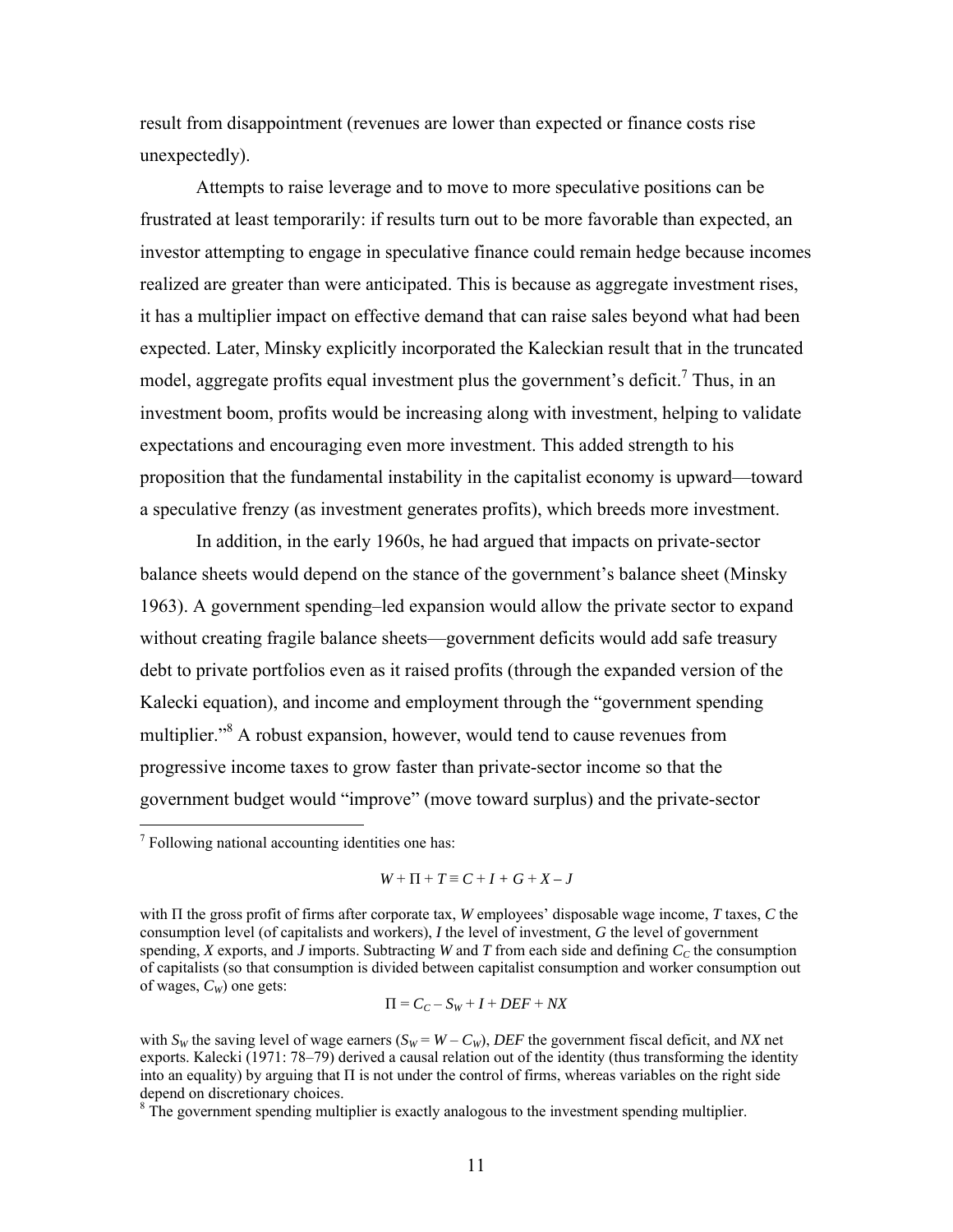balance would deteriorate (move toward deficit). Once he added the Kalecki equation to his exposition, he could also explain how this countercyclical movement of the budget would automatically stabilize profits—limiting both the upside in a boom (profits are squeezed by a declining budget deficit) and the downside in a slump (profits are boosted by growing budget deficits).

 Further, with the Kalecki view of profits incorporated in his investment theory of the cycle, Minsky argued that investment is forthcoming today only if investment is expected in the future—since investment in the future will determine profits in the future (in the skeletal model). Because investment today produces profits to validate the decisions undertaken "yesterday" to invest, expectations about "tomorrow" affect ability to meet commitments that were made "yesterday" when financing the existing capital assets. While this might sound complicated, it just means that firms need to obtain profits "today" to satisfy the expectations they held in the past when they purchased capital; however, profits "today" will be lower if firms are not investing now (perhaps because they are pessimistic about the future). So to validate the decisions made in the past, we need investment today that in turn depends on expectations about "tomorrow." There is thus a complex temporal relation involved in Minsky's approach to investment that could be easily disturbed. By linking this to the "two-price" approach described above, Minsky made it clear that anything that lowers expected future profitability can push today's demand price of capital below the supply price, reducing investment and today's profits below the level necessary to validate past expectations on which demand prices were based when previous capital projects were undertaken. This also means that the margins of safety that had been included in borrower's and lender's risk can prove to be inadequate, leading to revisions of desired margins of safety going forward. As margins rise due to disappointments, the demand price of capital falls below its supply price (appropriately adjusted for lender's and borrower's risk), leading to less investment and, through the multiplier, to still lower output and employment. The economy can spiral ever downward into a deepening recession.

 Minsky continually improved his approach to banking and finance, recognizing the futility of Fed attempts to control the money supply. This is because banks would try to avoid and evade constraints imposed by the Fed in order to obtain the profits available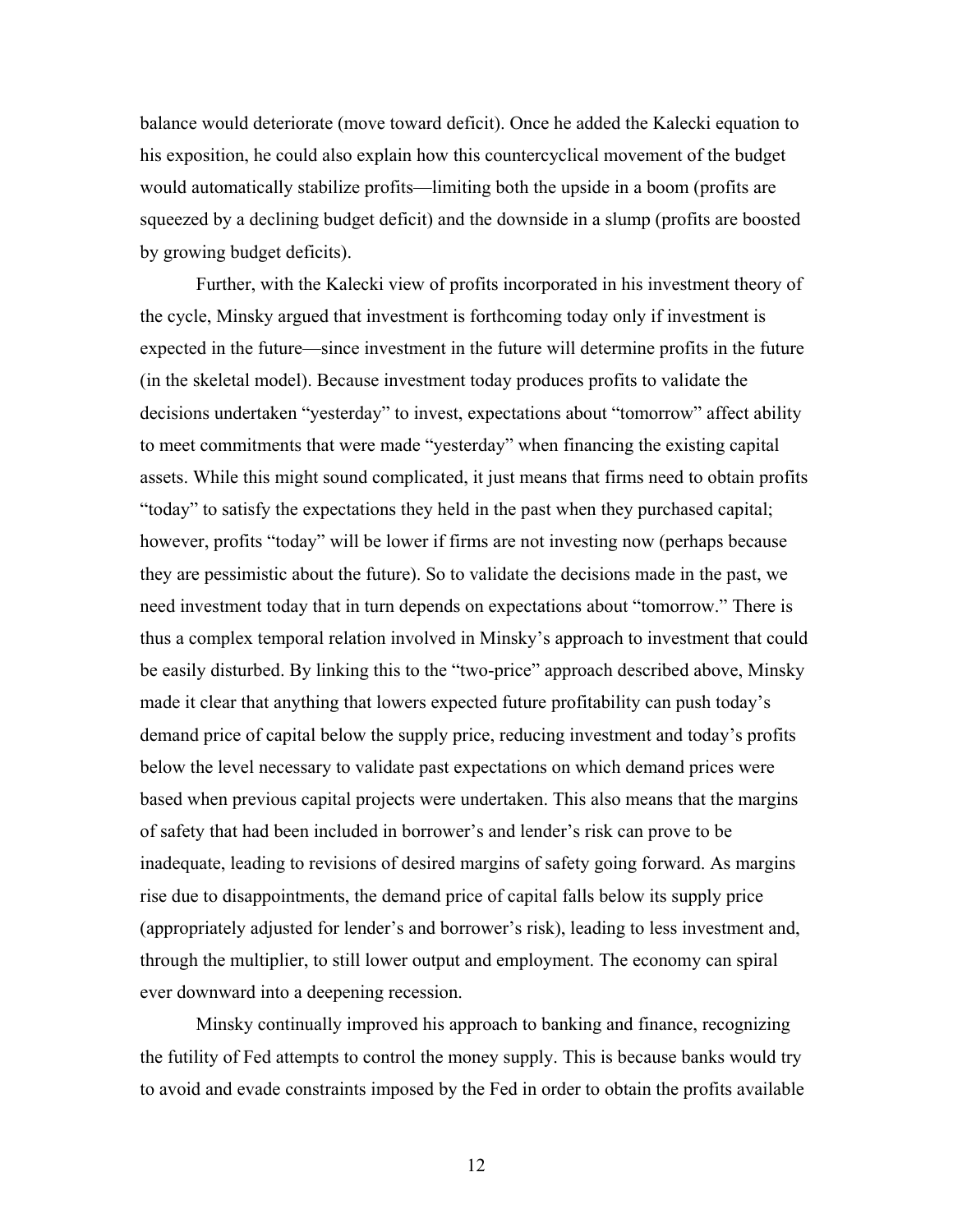from providing finance to firms. He also expanded the analysis so that all entities were treated like banks, acquiring assets by issuing liabilities. He argued that anyone could create money; the problem was to get it accepted (Minsky 1986: 69). He argued that while the Fed had been created to act as lender of last resort, making business debt liquid (by lending against it), the Fed no longer discounted paper (Minsky 1986: 47). Indeed, most reserves supplied by the Fed come through open market operations, which greatly restricts the Fed's ability to ensure the safety and soundness of the system by deciding which collateral to accept, and by taking a close look at balance sheets of borrowers. Instead, during the late 1970s through much of the 1980s, the Fed had come to rely on Friedman's simplistic monetarist view that the primary role of the Fed is to "control" the money supply and thereby the economy as a whole<sup>9</sup>—which it cannot do, as attempts to constrain reserves only induce innovative bank practices and encourage expansion of "non-bank" sources of finance, ultimately requiring lender of last resort interventions and even bail-outs that validate riskier practices (Minsky 1986: 94). Minsky believed that such interventions are necessary, but that they then encourage even more innovations that increase fragility. Together with countercyclical deficits to maintain demand, lender of last resort policy not only prevents deep recession, but also creates a chronic bias toward speculatory booms by market participants that believe government intervention will always bail them out.

### **EXTENDING MINSKY: ASSET PRICES AND FINANCE**

 $\overline{a}$ 

Asset prices play a crucial role in the determination of the investment level because the latter depends on a double arbitrage. On the one hand, following the logic of Keynes's chapter 17 presented above, it is assumed that capitalists make arbitrages among all types of assets (financial and capital assets) in order to get what is expected to be the greatest monetary return, given liquidity, maturity, and risk concerns. Contrary to the monetarist view, however, this does not mean that all assets are perfectly substitutable—the gross

 $9$  Friedman argued that money is the primary driving variable of nominal output; if the central bank would keep money growth constant, nominal GDP growth would also be stabilized. This led to his famous money rule: target money growth at some low and stable rate (such as 4% per year), which the central bank could supposedly achieve by restraining growth of bank reserves.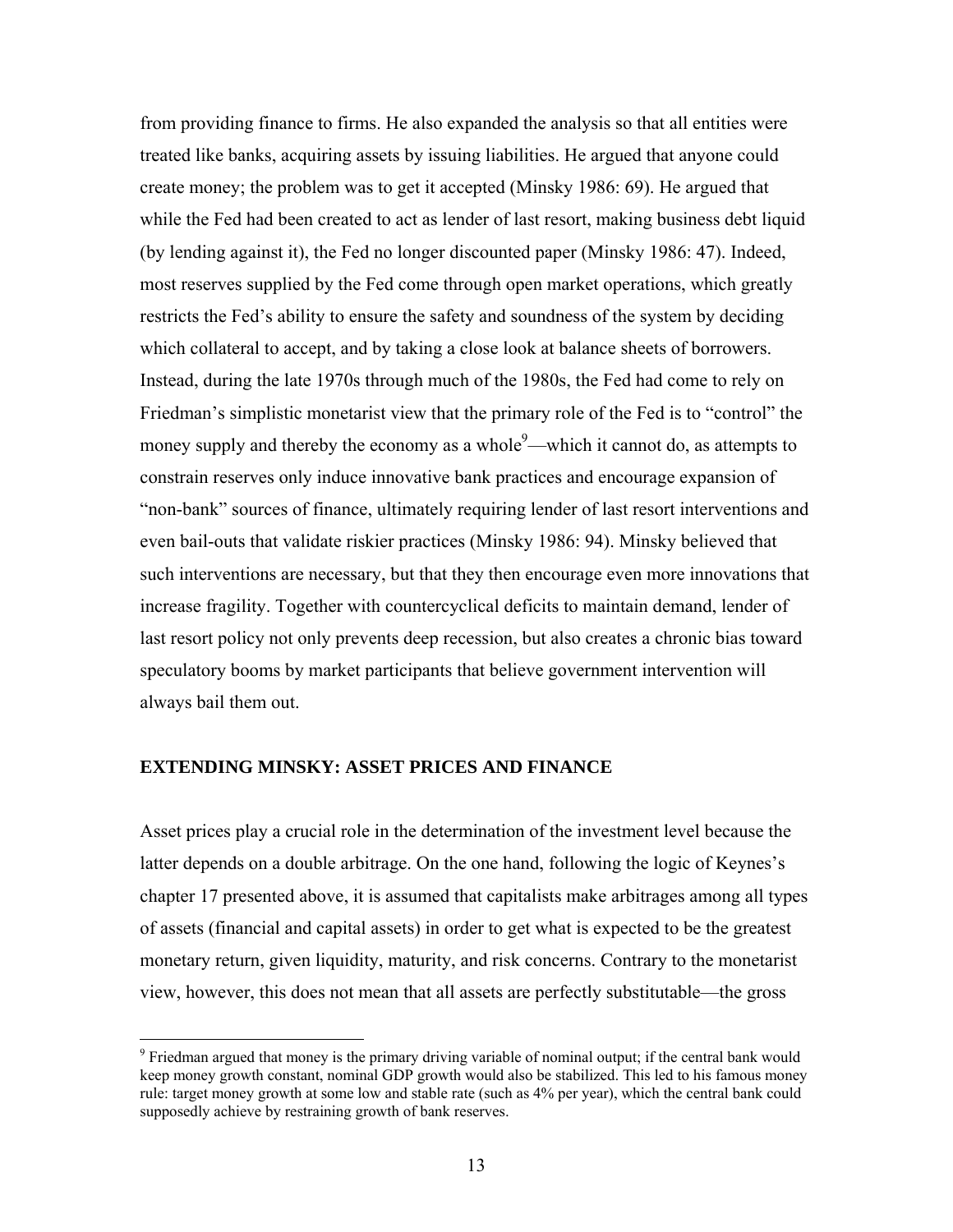substitution axiom does not hold—because the logic of capitalism and uncertainty creates a preference for money and its close substitutes since they are liquid. Capitalism rewards economic activities that generate a high monetary return and higher uncertainty lowers the  $q_s$  and increase the *ls* as described earlier.<sup>10</sup> On the other hand, there is an arbitrage between old capital assets (i.e., existing capital equipment) and new capital assets (i.e., investment goods to be newly produced), and so those existing assets matter because low prices for existing assets can depress production of new assets.

 The price of existing capital equipment is determined indirectly by the market quotation of shares and bonds of the owning firms, and by the price at which mergers and acquisitions are settled. Aside from making a difference between marginal productivity theory and liquidity preference theory, one may classify the literature on asset pricing according to the assumed behaviors of individuals. This latter classification implies making a distinction among the rational, irrational, and convention approaches to asset pricing. The first two of these are adopted by most analysts, while the third is more consistent with the views of Keynes and Minsky. Some authors would say that *q*, *c*, *l,* and *a* are determined by "rational" individuals who use the guidance of *a priori*  fundamentals. This theory is closely associated with the efficient market theory and requires that informational problems exist (asymmetric information, lack of computational power, or other problems) in order to explain the emergence of bubbles and over-investment. Otherwise, according to the rational view, information is optimally used, so asset prices are always at their fundamental value and the level of investment is always at its optimal value: "the primary role of the capital market is allocation of ownership of the economy's capital stock [. It is] […] a market in which prices provide accurate signals for resource allocation" (Fama 1970: 383). The irrational approach argues that asset pricing is mostly done by individuals who show little concern for the existing *a priori* fundamentals. For some of the followers of this approach (the behavioral finance camp), this is a behavioral anomaly, but for others (e.g., J.K. Galbraith) it is a

 $\overline{a}$ 

 $10$  According to neoclassical theory, capital earns a return equal to its marginal productivity—a physical, technologically determined output. Keynes and Minsky reject this relation, arguing that in a capitalist economy what is important is the monetary return; that is, the expected money profits to be generated by owning and operating capital assets. According to Keynes, the productivity theory of asset pricing only applies to a cooperative economy—and, as Keynes argued, this is one in which money might exist, but it doesn't matter.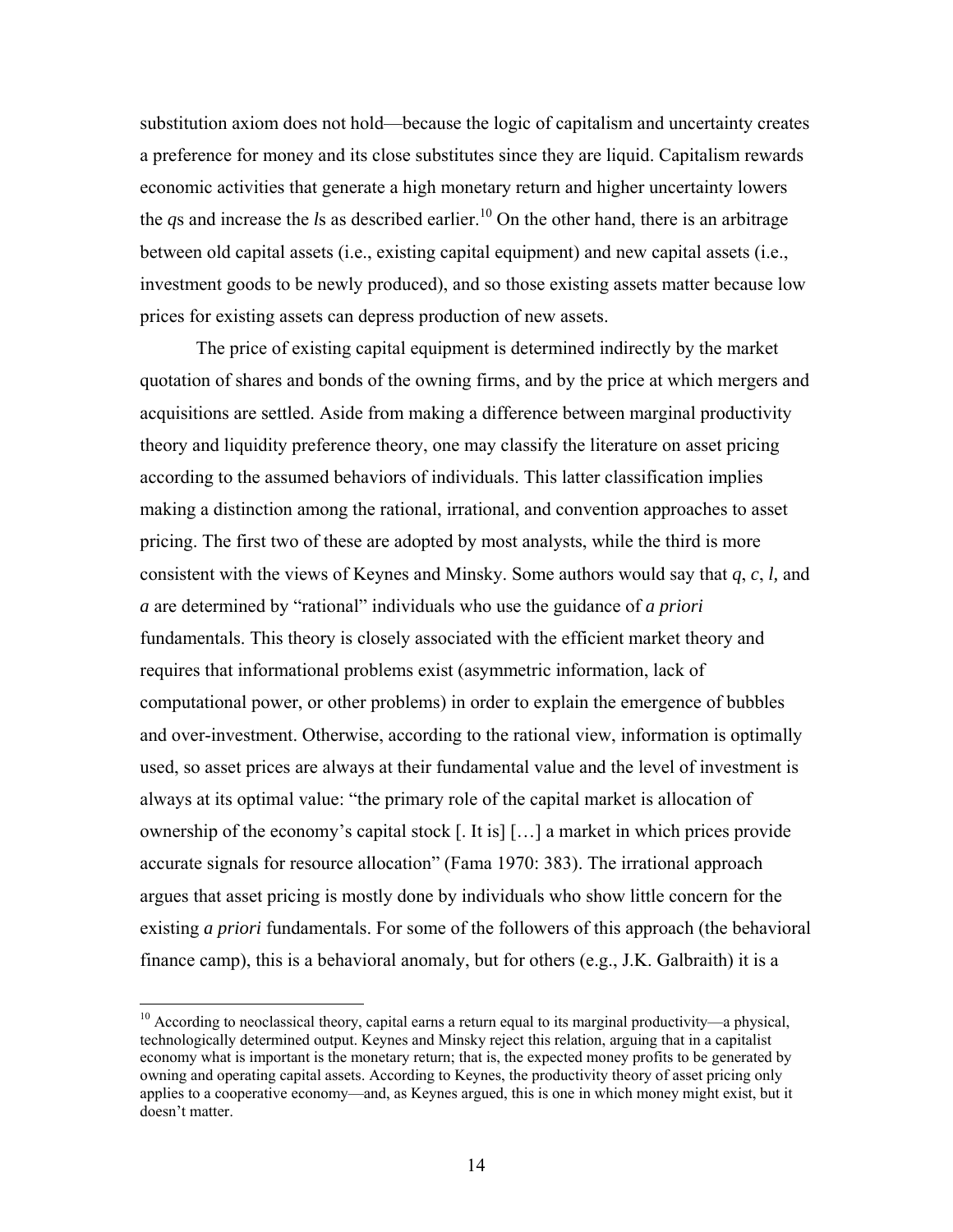normal behavior (albeit irrational). In any case, irrational behaviors are believed to generate waves of panics and bubbles, which lead to periods of over- and underinvestment. The rational and irrational approaches have been used extensively in the mainstream literature (mostly in conjunction with the productivity theory of asset pricing) and do provide some insights, but they miss some important points developed in chapter 12 of Keynes's *General Theory*.

 As Keynes notes, asset pricing depends on "a conventional valuation which is established as the outcome of the mass psychology of a large number of ignorant individuals" and "this behaviour is not the outcome of a wrong-headed propensity" (Keynes 2007: 154–155). In this third theory of asset pricing, the convention theory, there are no *a priori* fundamentals toward which asset prices will tend inexorably. Individuals are ignorant, not because they do not know how to behave rationally, but because the future is not written in stone; it is fundamentally uncertain. In order to reduce ignorance about an unknowable future, fundamentals are created through social interactions in order to provide a vision of the future that justifies current decisions. This has two main implications. First, as in the irrational approach, there can be a self-fulfilling process in which the socially established fundamental value tends toward existing asset prices whatever prices are, individuals accept them as (in some sense) natural. Second, current decisions may lead to the concretization of the future contained in the convention—there may be a self-fulfilling process as the conventions cause individuals to behave in a manner such that the future unfolds as expected.

 In conformity with Keynes, Minsky applied the convention approach (explicated in Keynes's chapter 12) to the liquidity preference theory of asset price (from Keynes's chapter 17) and noted that conventional behaviors and liquidity preference go hand in hand in an uncertain world that rewards monetary accumulation. A rational approach to the liquidity preference theory of asset prices (as in Tobin [1958]) applies only in a world without uncertainty; and an irrational approach to the same theory (Galbraith 1961) may apply only during the periods of frenzy and panic. One may wonder what the convention approach to the liquidity preference theory of asset prices looks like. Among the most recent authors, Wray (1992) and Orléan (1999) provide the foundation for such an approach to asset pricing. The market price of assets, as determined by *q*, *c*, *l*, and *a*, is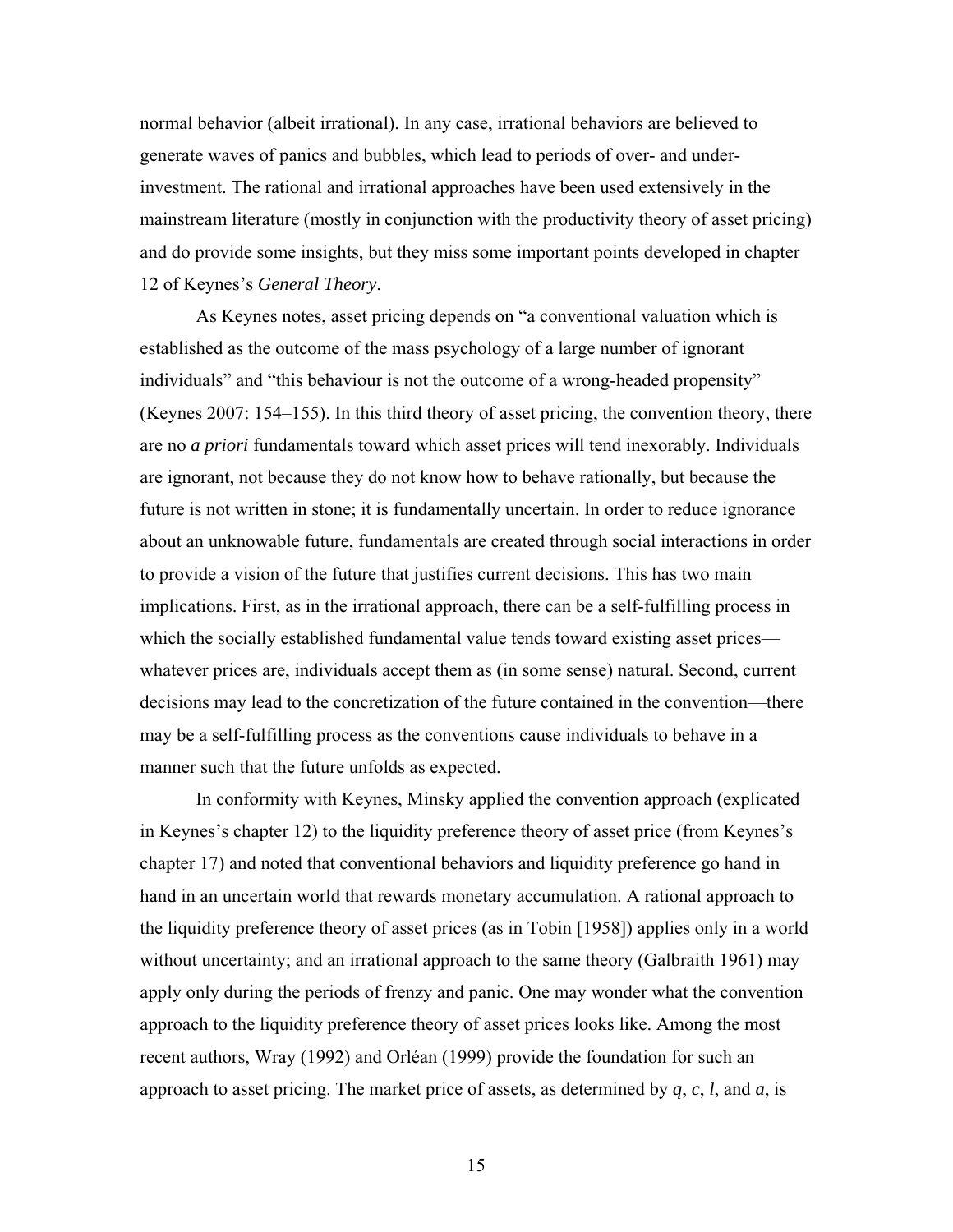compared to a normal price, which provides an anchor for economic units. The normal price is socially determined through an imitation process that rests, not on following the previous behavior of individuals (irrational approach, cascade of information theory), but on anticipating the average opinion regarding the appropriate market price—as in Keynes's famous "beauty contest." Hence, the convention of a normal price provides an alternative to "inherent" fundamentals in determining expectations of price movements. If individuals in a market expect that structural changes have created an environment in which the "normal price" should be much higher (as they did for NASDAQ stocks during the new economy boom of the late 1990s or for real estate during the boom of the early 2000s), then a speculative boom can follow—justifying the expectations and fueling more euphoria.

 Aside from the theory of asset pricing, there have been developments in the financial system in the 1980s and 1990s that must be incorporated within the financial theory of investment. Minsky conceived his theory mostly in a compartmentalized financial system in which banks followed a commitment model to banking business. Within banks, there are two well-defined desks, the loan-officer desk (whose task is to judge the quality of the project proposed by potential borrowers and to attenuate the optimism of the latter) and the position-making desk (whose task is to finance and to refinance the positions in assets taken by the bank). In the commitment model, the point of the bank is to establish a long-term relationship with borrowers based on trust and recurring lending agreements, and to make money based on interest rate spreads between deposit rates paid by banks and lending rates earned by them. This model has now been replaced by an originate-and-distribute banking model, and Minsky noted that today there are "banks without loan officers" (Minsky 1981: 15). Here, banks only originate loans that are then packaged and sold, as discussed in the next section. Most of the profitmaking activities have been shifted toward the position-making desk. Indeed, banks now make most of their profits from fees obtained from selling and servicing structured financial instruments (mortgage-backed securities, collateralized debt obligations, etc.) rather than from interest rate spreads. Banks no longer look for a long-term individualized relationship with recurring borrowers; the relation is impersonal and judged in minutes through a credit-scoring method (Kregel 2008).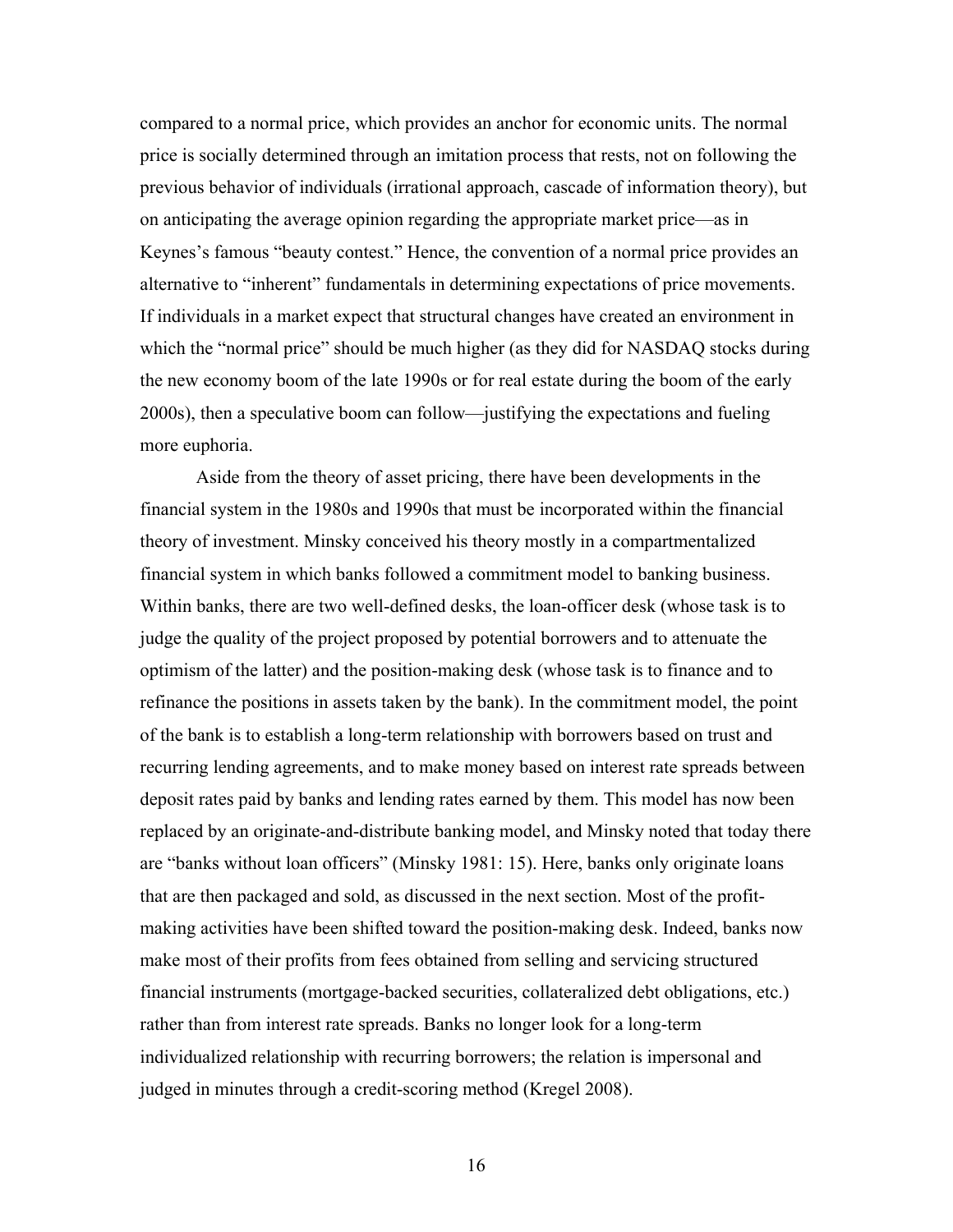This new banking model adds two additional novelties to the dynamics of the margins of safety. First, development of financial fragility proceeds at an accelerated pace because banks and credit-rating agencies have an incentive to overestimate creditworthiness in order to stimulate the distribution of structured financial instruments. Since they won't hold the loans, default risk will be shifted to buyers of the instruments, so there are obvious incentive problems. Second, credit-enhancement techniques, like credit subordination, excess spread, and overcollateralization, allow structured financial instruments (like private-label, mortgage-backed securities) to have a tranche with an AAA credit rating even though it is structured on the basis of junk assets (Adelson 2006). Thus, a high proportion of Ponzi financing may exist from the very beginning of the economic expansion; that is, a prolonged period of expansion may no longer be necessary to explain the dynamics of margins of safety. All that is necessary is a favorable trend for the prices of the assets underlying the Ponzi financing process. Recent developments in the housing market provide a clear example of this kind of dynamic, as discussed next.

## **THE FINANCIAL THEORY OF INVESTMENT AND THE CURRENT GLOBAL FINANCIAL CRISIS<sup>11</sup>**

Chapter 24 of Keynes's *General Theory* had identified two fundamental flaws of the capitalist system: an inability to achieve full employment and excessive inequality. Minsky emphasized a third flaw implicit in Keynes's theory: instability is a normal result of modern *financial* capitalism (Minsky 1986: 101, 250). Further, stability cannot be maintained—even with appropriate policy—because it changes behavior in ways that promote evolution toward fragility. For this reason, Minsky rejected "Keynesian" policy that promoted "fine-tuning" of the economy—even if policy did achieve transitory stability, it would set off processes to reintroduce instability. Hence, "[t]he policy problem is to devise institutional structures and measures that attenuate the thrust to inflation, unemployment, and slower improvements in the standard of living without increasing the likelihood of a deep depression" (Minsky 1986: 295). However, success

 $\overline{a}$ 

 $11$  Note that this section draws heavily on Wray (2008).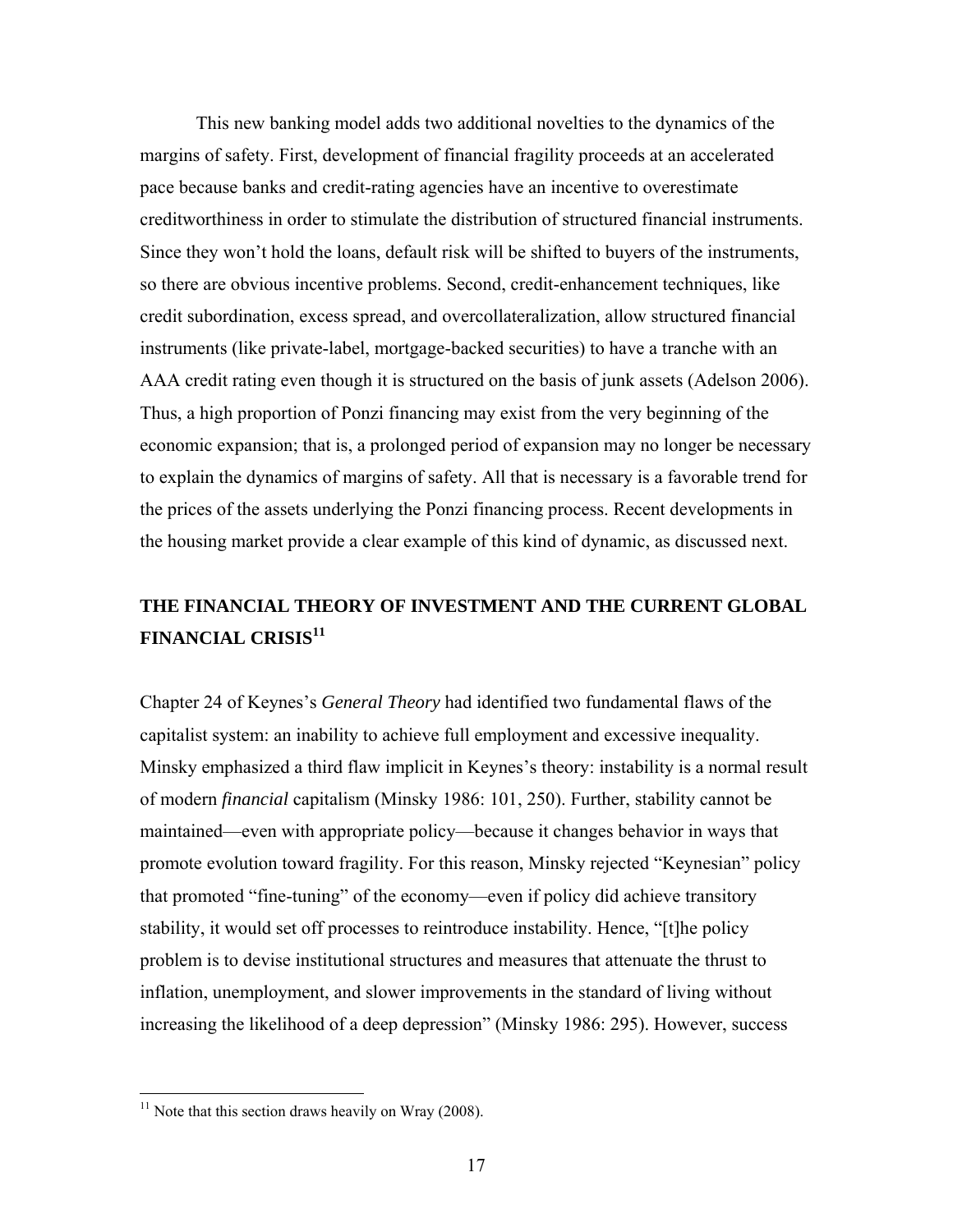could never be permanent; policy would have to continually adapt to changing circumstances.

 Minsky argued that the relative stability of the post-war period had led to development of Money Manager Capitalism—a much more unstable version of modern capitalism. In a prescient paper written in 1987 (Minsky 2008), Minsky predicted the explosion of home-mortgage securitization that eventually led to the U.S. subprime crisis in 2007. Indeed, he was one of the few commentators who understood the true potential of securitization, or, what came to be called the "originate and distribute" model mentioned above. Rather than holding mortgages (and other types of loans), banks would simply originate the loans and then would sell them to investors, such as pension funds and hedge funds. In principle, all mortgages could be packaged into a variety of risk classes, with differential pricing to cover risk. Investors could choose the desired riskreturn trade-off. Thrifts and other regulated financial institutions would earn fee income for loan origination, for assessing risk, and for servicing the mortgages. Two decades later, Minsky's predictions were validated with a vengeance, as securitization spread far beyond mortgages to include student loans, credit card debt, auto loans and leases, and a range of other debts. By mid-2008, many of these markets were hit with rising defaults far exceeding what had been expected.

 Minsky (2008) had argued that securitization resulted from two developments. First, it was due to the globalization of finance, as securitization creates financial assets sold to foreign investors with no direct access to American real assets. Minsky argued that the long depression-free period that followed WWII created a global glut of managed money seeking returns (previous to WWII, depressions had been associated with debt deflations that wiped out financial wealth). Packaged securities with risk weightings assigned by respected rating agencies were appealing for global investors trying to achieve the desired proportion of dollar-denominated assets. When problems began in U.S. subprime securities, the financial crisis quickly spread to the rest of the world because these were included in many global portfolios.

 Second, over the post-war period, the importance of banks (narrowly defined as financial institutions that accept deposits and make loans) was rapidly eroded in favor of "markets" (the bank share of all financial assets fell from around 50% in the 1950s to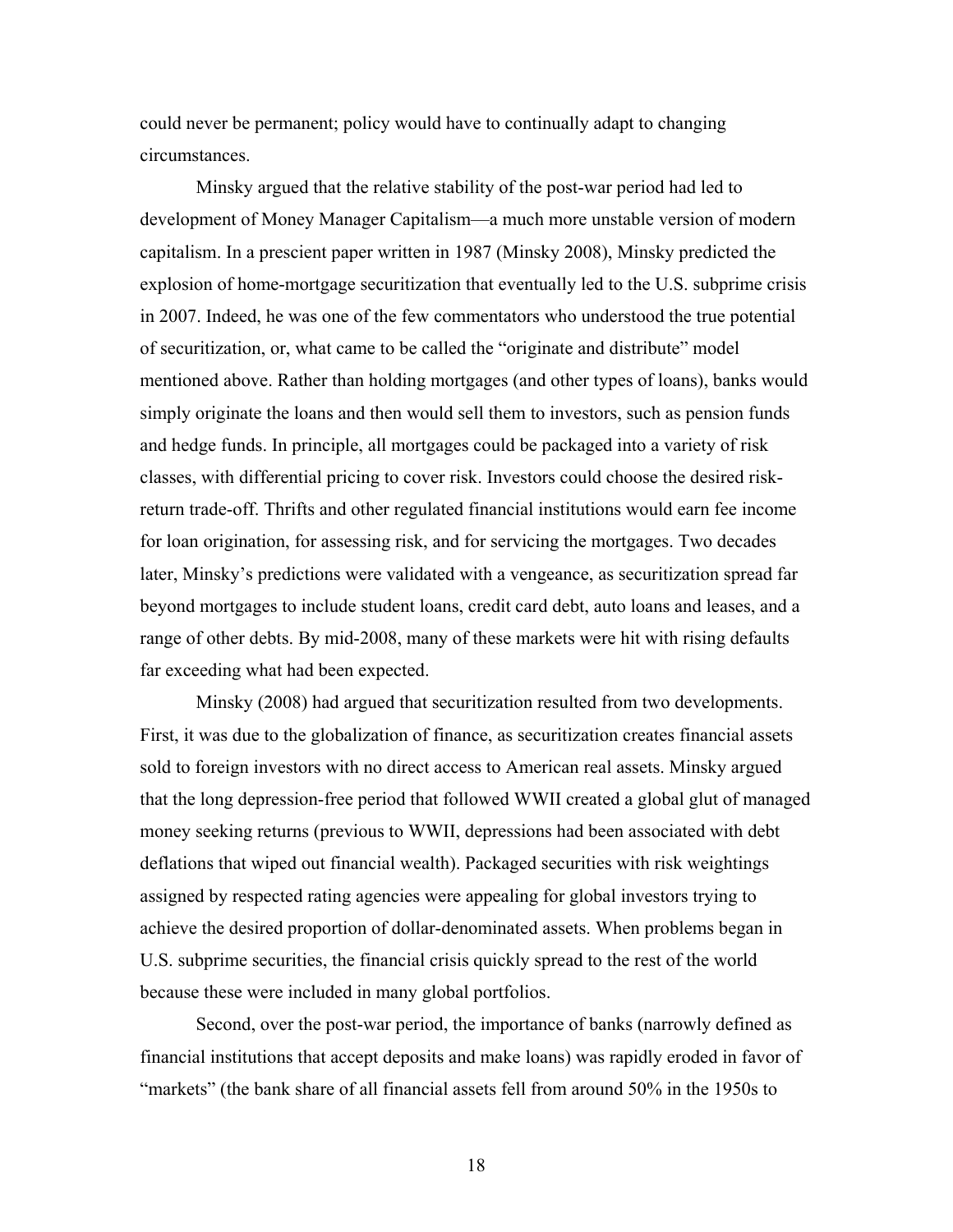around 25% in the 1990s). This development, itself, was encouraged by the experiment in monetarism (1979–82, that decimated the regulated—bank and thrift—portion of the sector in favor of relatively unregulated "markets," mostly large Wall Street investment banks), but it was also spurred by continual erosion of the portion of the financial sphere that had been ceded by rules, regulations, and tradition to banks. The growth of competition on both sides of banking business—checkable deposits at non-bank financial institutions that could pay market interest rates and the rise of the commercial paper market that allowed firms to bypass commercial banks—squeezed the profitability of banking. Minsky (2008) observed that banks appear to require a spread of about 450 basis points between interest rates earned on assets less that paid on liabilities. This covers the normal rate of return on capital, plus the required reserve "tax" imposed on banks (reserves are non-earning assets), and the costs of servicing customers.

 On the other hand, financial markets can operate with much lower spreads because they are exempt from required reserve ratios, regulated capital requirements, and much of the costs of relationship banking. At the same time, the financial markets were freer from the New Deal regulations that had made financial markets safer. Not only did this mean that an ever-larger portion of the financial sector was free of most regulations, but that competition from "markets" forced policy makers to relax regulations on banks. As bank competitivity was damaged, firms turned directly to managed money for finance of activities. The managed money owned by pension and hedge funds was subject to far less oversight and did not have the same capacity to assess credit worthiness. Further, managed funds operated with far greater leverage ratios (a bank can typically leverage its own equity by a factor of about 10, while hedge funds operate with leverage ratios of 30 and sometimes much more; this means they use one dollar of their own funds and borrow \$29 to increase the size of bets). All of this greatly increased fragility of the financial system. In normal expansions, high corporate profits mean that firms can rely more on relatively safe internal funds to finance activities. However, over the expansions of the 1990s and 2000s, firms greatly increased their use of external funds, so that debt ratios grew. While the 1980s are well-known for leveraged buy-outs and use of "junk bonds," there was actually much more "junk" issued during the G.W. Bush expansion after 2005.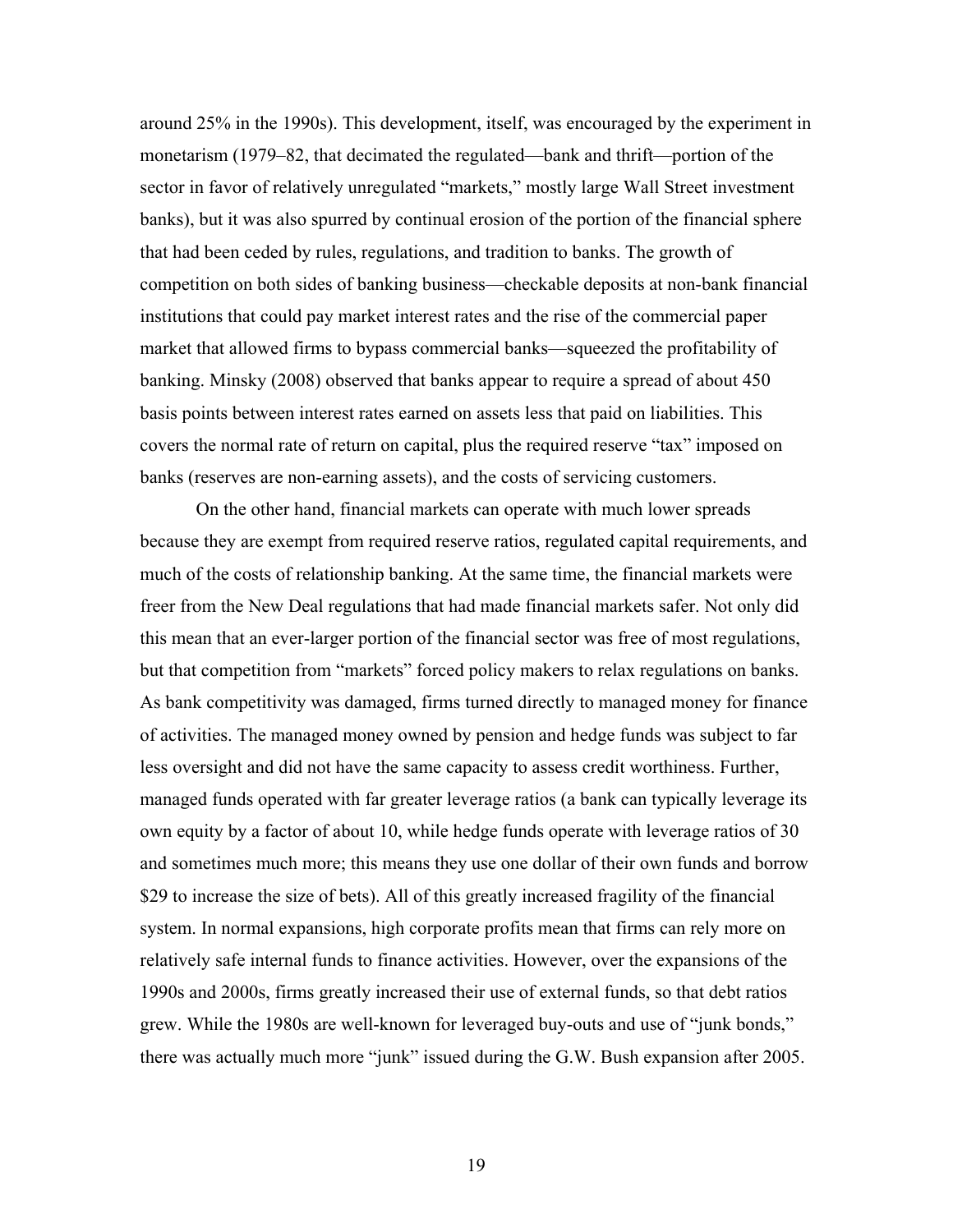By the time of the real estate boom in the United States from the mid-1990s through 2007 that eventually led to the subprime mortgage crisis, there was no longer any essential difference between a "commercial bank" and an "investment bank." Minsky (1986: 45) argued that the New Deal reforms related to home finance had been spurred by a common belief that short-term mortgages, typically with large balloon payments, had contributed to the Great Depression; ironically, the "innovations" in home mortgage finance leading up to the speculative boom largely recreated those conditions, running the U.S. housing sector like a huge global casino.

 As we write, the U.S. financial sector remains in a crisis that is spreading around the world. Many commentators have referred to the crisis as a "Minsky moment," questioning whether we have become a "Ponzi nation" (e.g., Whalen 2008). At this point, we can surmise that the financial innovations of the past decade greatly expanded the availability of credit, which then pushed up asset prices. That, in turn, not only encouraged further innovation to take advantage of profit opportunities, but also fueled a debt frenzy and greater leveraging. The Greenspan "put" (belief that the Fed would not allow bad things to happen, with evidence drawn from the arranged Long Term Capital Management rescue, as well as the quick reduction of interest rates in the aftermath of the dot-com bust), plus the new operating procedures adopted by the Fed (the New Monetary Consensus), which include gradualism, transparency, and expectations management (meaning, no surprises), tipped the balance of sentiments away from fear and toward greed. The Clinton mid-1990s boom and the shallow 2001 recession led to a revised view of growth according to which expansions could be more robust without inflation and that recessions would be brief and relatively painless. All of this increased the appetite for risk, reduced risk premia, and encouraged ever more leverage. Much of the rosy analyses conducted during the boom relied on modern orthodox finance theory, incorporated into complex models of market behavior based on past experience. These models appeared to show that risk was systematically reduced and shifted to those best able to bear it. With the benefit of hindsight, we can now say that risks were neither shifted nor reduced.

 It is no surprise that many analysts have looked back to Minsky's writings in order to understand the nature of the current crisis. It is now commonplace to find references to Minsky's financial instability hypothesis. It is also easy to find many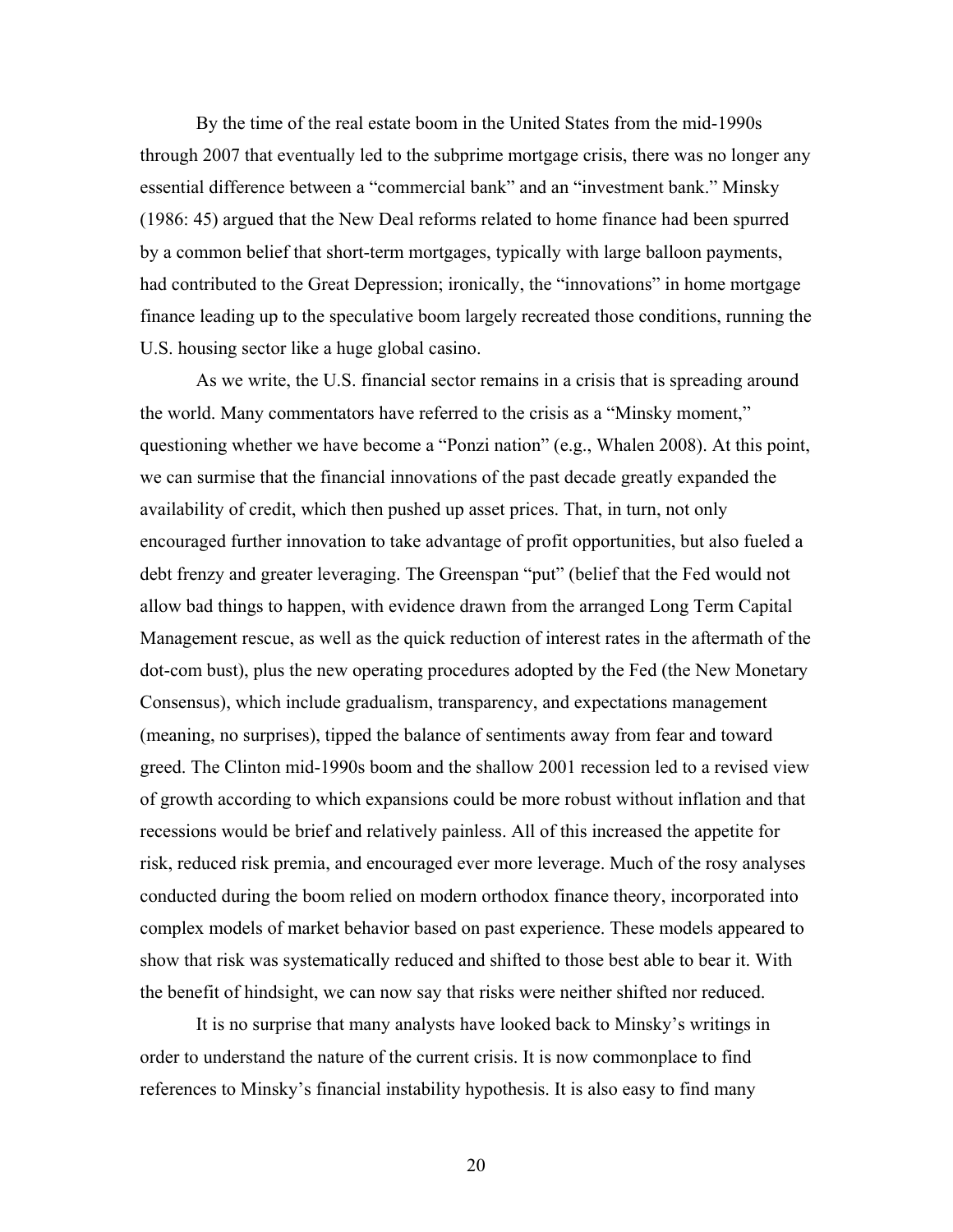commentators blaming mainstream efficient markets theory for the complacency that led to the systematic underpricing of risk over the past decade. One even finds mainstream economists pronouncing that "stability is destabilizing"—a statement that runs contrary to the whole stream of neoclassical economics, which emphasizes the supposed equilibrium-seeking nature of the market economy. Minsky argued that there *could* be forms of capitalism that would tend toward a stable equilibrium, but he insisted that modern financial capitalism, with complex and expensive capital equipment, would tend toward fragility, with bouts of instability. In order to understand our form of capitalism, it is necessary to recognize how investment is financed and how this can generate cyclical behavior—that can degenerate to a debt deflation and great depression in the absence of government intervention and apt policy making.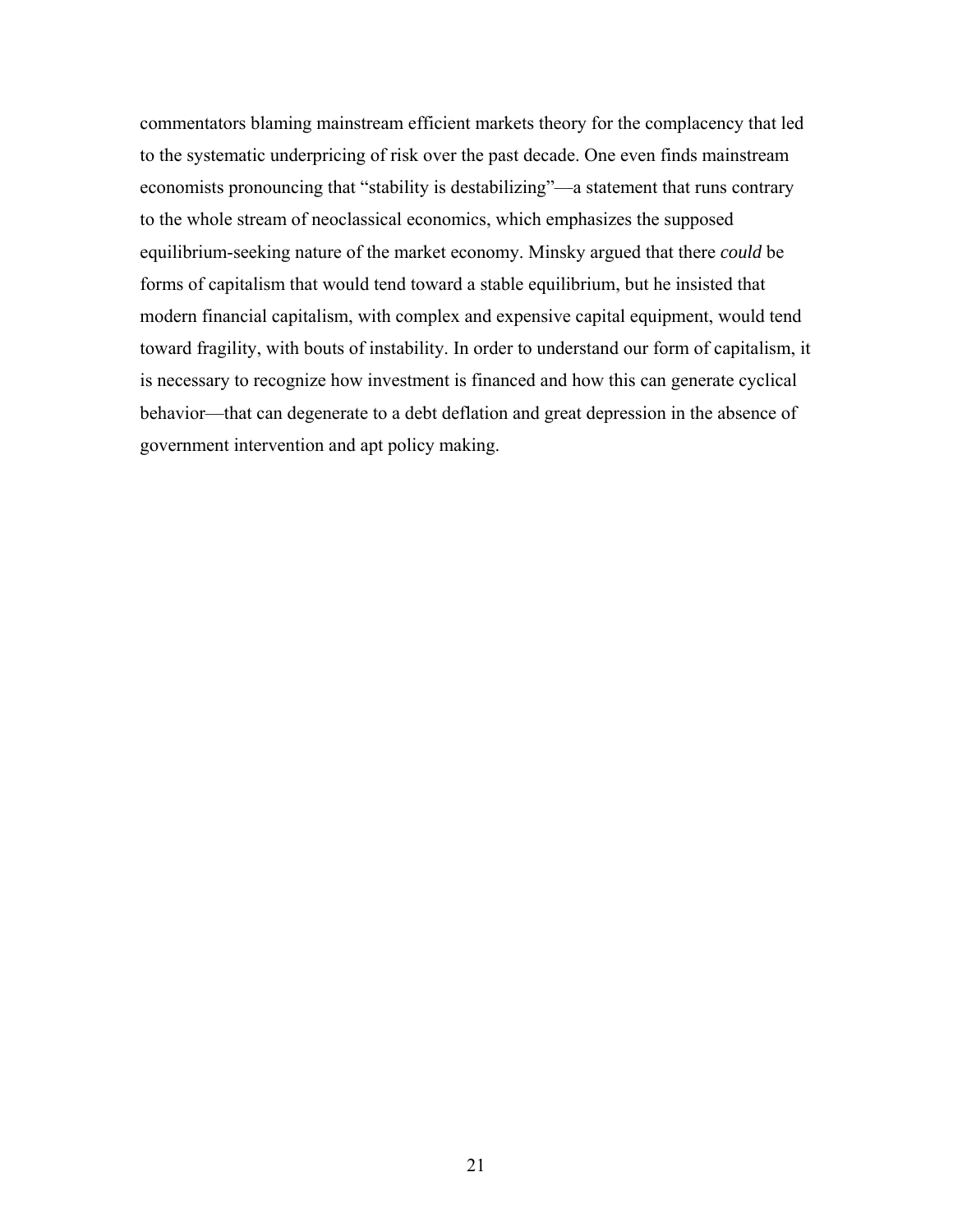#### **REFERENCES**

- Adelson, M. 2006. "MBS basics." Research Paper, March 31. New York: Nomura Securities International Inc.
- Chancellor, E. 2007. "Ponzi Nation." *Institutional Investor* 32(1): 71–78.
- Fama, E.F. 1970. "Efficient capital markets: A review of theory and empirical work." *Journal of Finance* 25(2): 383–417.
- Friedman, M. 1969. "The optimum quantity of money." in M. Friedman (ed.) *The Optimum Quantity of Money and Other Essays*. Chicago: Aldine.
- Galbraith, J.K. 1961. *The Great Crash*, 3rd edition. Cambridge, MA: The Riverside Press.
- Gertler, M. 1988. "Financial structure and aggregate economic activity: An overview." *Journal of Money, Credit, and Banking* 20(3), Part 2: 559–588.
- Goodhart, C.A.E., and D.P. Tsomocos. 2007. "Analysis of financial stability." Working Paper Series 2007fe04. Oxford, UK: Oxford Financial Research Center.
- Kalecki, M. 1971. "The determinants of profits." in M. Kalecki (ed.) *Selected Essays on the Dynamics of the Capitalist Economy.* Cambridge: Cambridge University Press.
- Keynes, J.M. 2007 [1936]. *The General Theory of Employment, Interest, and Money.* Basingstoke, UK: Palgrave Macmillan.
- Kregel, J.A. 1976. "Economic methodology in the face of uncertainty: The modeling methods of Keynes and the Post-Keynesians." *Economic Journal* 86(342): 209– 225.
	- ————. 1986. "Conceptions of equilibrium: The logic of choice and the logic of production." in I. Kirzner (ed.) *Subjectivism, Intelligibility, and Economic Understanding*. New York: New York University Press.
	- ————. 1997. "Margins of safety and weight of the argument in generating financial crisis." *Journal of Economic Issues* 31(2): 543–548.
		- ————. 2008. "Minsky's Cushions of Safety: Systemic Risk and the Crisis in the U.S. Subprime Mortgage Market." *Public Policy Brief No. 93/2008*. Annandale-on-Hudson, NY: The Levy Economics Institute of Bard College.
- Lahart, J. 2007. "In time of tumult, obscure economist gain currency." *Wall Street Journal*, August 18.